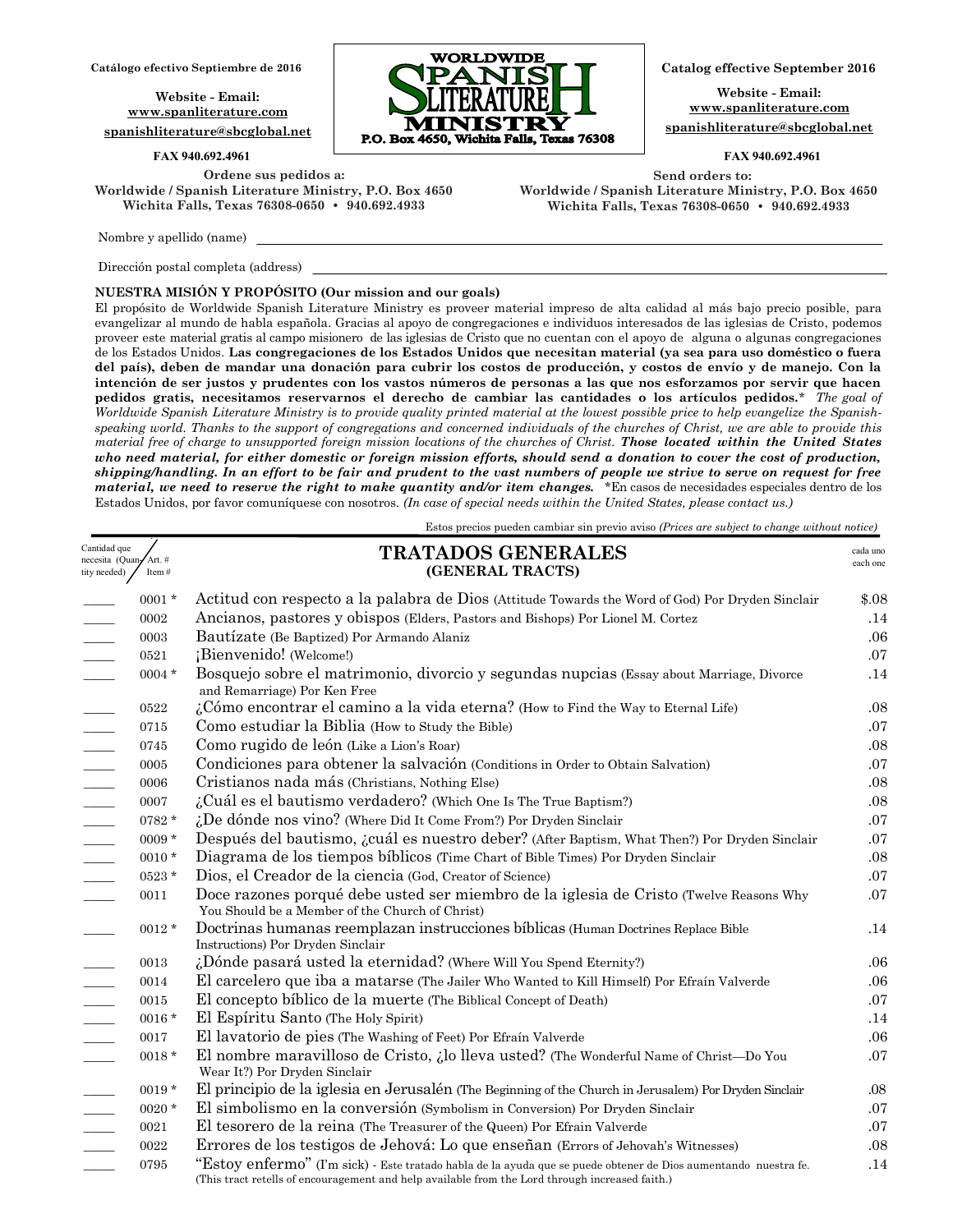| 0722         | ¡Felicitaciones! Congratulations!                                                                     | \$.07   |
|--------------|-------------------------------------------------------------------------------------------------------|---------|
| $0023*$      | ¿Ha oído usted acerca de mi Jesús? (Do You Know My Jesus?) Por Dryden Sinclair                        | .08     |
| 0024         | ¿Ha oído usted de la iglesia de Cristo? (Have You Heard About the Church of Christ?)                  | .07     |
| $0025*$      | Hablando en lenguas (Speaking in Tongues)                                                             | .08     |
| 0026         | ¿Hay campo para José Smith? (Is There Room for Joseph Smith?) Por Marion Noble                        | .14     |
| 0774         | ¿Hay palabra de Jehová? (Is There Any Word From The Lord?)                                            | .07     |
| 0027         | Hay una iglesia en su comunidad (There is a Church in Your Community)                                 | .06     |
| ${\bf 0028}$ | Herencia de Jehová son los hijos (Children are a Trust from God)                                      | .08     |
| $0029*$      | Ideas para el nuevo cristiano (Ideas for the New Christian) Por Dryden Sinclair                       | .07     |
| $0780*$      | Identificando esa iglesia gloriosa del Nuevo Testamento (Identifying the glorious church of the N.T.) | .07     |
| $0511*$      | Información vital (Vital Information that might enable you to go to Heaven)                           | .08     |
| 0031         | La Biblia enseña (The Bible Teaches) Por B.F. Haynie, Jr                                              | .06     |
| $0032*$      | La Biblia y el plan de salvación (The Bible and the Plan of Salvation) Por D.A. Sinclair              | .08     |
| 0033*        | La gracia de Dios (The Grace of God) Por Dryden Sinclair                                              | .14     |
| $0034*$      | La gran salvación (The Great Salvation) Por Dryden Sinclair                                           | .07     |
| 0035         | La iglesia que Cristo estableció (The Church that Christ Built) Por Hans Dederscheck                  | .08     |
| 0036         | La madurez del cristiano. Un desafío (Christian Maturity. A Challenge)                                | .08     |
| 0038         | La pregunta más importante de nuestra vida (The Most Important Question in Our Life)                  | .07     |
| 0039         | La vendedora de púrpura (The Merchant of Purple) Por Efraín Valverde                                  | .06     |
| 0040         | Las buenas nuevas de salvación (The Good News of Salvation) Por Gilberto Torres                       | .07     |
| 0785 *       | Las buenas nuevas son para compartirlas (Good News is for Sharing)                                    | .10     |
| 0041         | Los demonios (Demons) Por Armando Alaniz                                                              | .14     |
| 0769         | Para los que "van a la iglesia de su preferencia" (For Those Who "Attend the Church of Your Choice")  | .07     |
| $0042 *$     | ¿Podemos confiar en nuestros sentimientos o emociones? (Can We Trust Our Emotions or Our              |         |
|              | Feelings?) Por Dryden Sinclair.                                                                       | .07     |
| 0043         | Póliza — Seguro de Vida (Life Insurance Policy) Por Armando Alaniz                                    | .07     |
| 0044         | Presentando a un amigo (Presenting a Friend) Por Gary Linscott                                        | .07     |
| 0045         | ¿Qué debo hacer para ser salvo? (What Must I Do To Be Saved?)                                         | .07     |
| $0524*$      | ¿Quién seguirá a Jesús? (Who Will Follow Jesus?)                                                      | .08     |
| $0046*$      | ¿Quiénes están perdidos? (Who is Lost?)                                                               | .08     |
| 0047         | ¿Sabe usted? (Do You Know?)                                                                           | .07     |
| $0048 *$     | Se equivocó de casa (The Wrong House) Por Pete Hoge                                                   | $.07\,$ |
| $0049 *$     | Sólo la verdad da libertad (Only The Truth Can Make Us Free)                                          | .07     |
| 0050         | ¿Te bautizastes realmente? (Were You Really Baptized?) Por Bernard Haygood, Jr., Traduce              |         |
|              | Juan A. Monroy                                                                                        | .16     |
| $0051 *$     | Títulos, ideas y prácticas religiosas que se deben evitar (Religious Titles, Ideas and Practices      |         |
|              | to be Avoided) Por Dryden Sinclair                                                                    | .07     |
| 0052         | Tres razones porqué necesita a Cristo (Three Reasons Why You Need Christ) Por Armando Alaniz          | .06     |
| $0783 *$     | Un hogar como Dios lo quiere (The Home Under God)                                                     | .08     |
| 0053         | Un hombre perfecto en Cristo (A Man Perfect in Christ)                                                | .08     |
| 0054         | Un Reino inconmovible (The Unshakable Kingdom)                                                        | .07     |
| $0775*$      | Una antigua fe para el hombre moderno (An Ancient Faith for Modern Man)                               | .08     |
| 0633         | Muestra de cada tratadito (Sample Pack, tracts only)                                                  | 5.40    |

\* El asterisco denota que la obra marcada se publica también en inglés. *\* Titles marked with an asterisk are also available in English.*

# **LIBRITOS (BOOKLETS)**

| Ahora que soy cristiano (Now That I'm a Christian) Por Ralph Sweet<br>$0056*$                                                                                                               | .87  |
|---------------------------------------------------------------------------------------------------------------------------------------------------------------------------------------------|------|
| Amate a ti mismo (Love Thyself) Por la señora J.B. Livingston<br>0057                                                                                                                       | .46  |
| Amor, matrimonio, familia (Love, Marriage, Family) Por Hans J. Dederscheck<br>0058                                                                                                          | 1.10 |
| Armonia de los evangelios (Harmony of the Gospels)<br>$0811*$                                                                                                                               | .29  |
| Así se establece una iglesia del Nuevo Testamento en su propio hogar (How to Establish<br>0059<br>a New Testament Church in Your Home)                                                      | .20  |
| Cinco pasos para ser salvo (The 5 Steps to Salvation) Por Samuel Matthews<br>$0060 *$                                                                                                       | .18  |
| ¿Cómo identificar la iglesia? (How to Identify the Church) Por Lionel Cortez<br>0061                                                                                                        | .27  |
| Como ser cristiano nada más (How to be Just a Christian) Por Samuel Matthews<br>$0062 *$                                                                                                    | .33  |
| Como sobreponerse a las preocupaciones (How to Overcome Worry)<br>$0777*$                                                                                                                   | .32  |
| Conozca la esclavitud discreta de la sociedad llamada "Testigos de Jehová" (Read About<br>0063<br>the Discreet Slavery of the Group Called "Jehovah's Witnesses.") Por Estanislao Castañeda | .40  |
| Cosas de eterna importancia (Things of Eternal Importance) Por Charles F. Scott<br>0737                                                                                                     | .67  |
| Cristianismo: El plan de Dios de salvación (Christianity: God's Plan for Salvation)<br>0064                                                                                                 | .33  |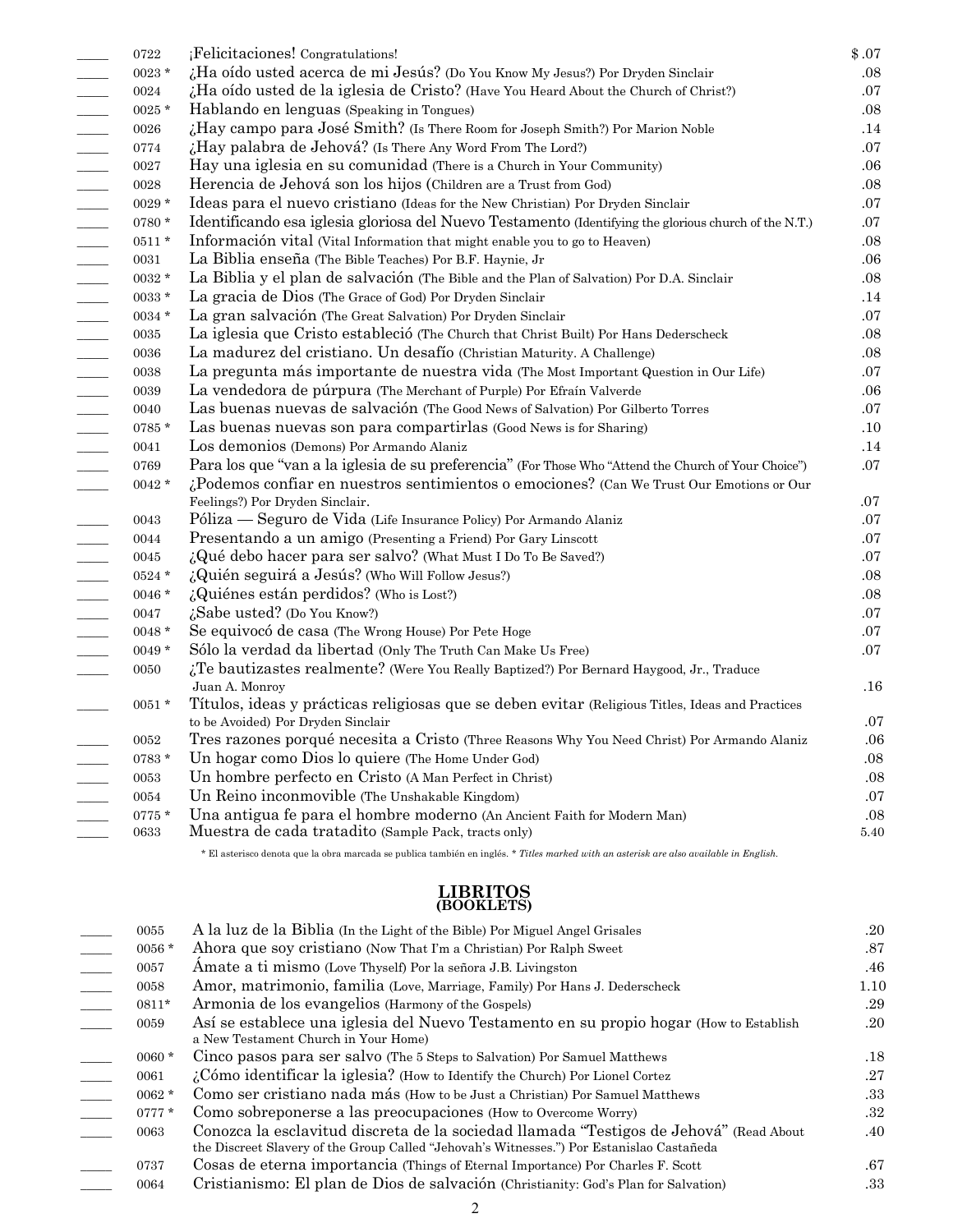|                          | 0065     | Cristología de Colosenses (The Christ of Colossians)                                                                                                                                           | \$.53   |
|--------------------------|----------|------------------------------------------------------------------------------------------------------------------------------------------------------------------------------------------------|---------|
|                          | 0066     | ¿Cuál de las iglesias es la de Cristo? (Which of the Churches is Christ's?) Por Armando Alaniz                                                                                                 | .20     |
|                          | 0067     | De mi corazón al suyo (From My Heart to Yours) Por Maxie B. Boren                                                                                                                              | .50     |
|                          | 0068     | El bautismo bíblico (The Biblical Baptism)                                                                                                                                                     | .33     |
|                          | 0069     | El caso para la existencia de Dios (The Case for God's Existence)                                                                                                                              | .20     |
|                          | 0070     | El culto a los santos (The Worship of Saints) Por Fausto Salvoni                                                                                                                               | .33     |
|                          | 0071     | El día que Cristo vino (otra vez) (The Day Christ Came Again)                                                                                                                                  | .24     |
|                          | 0072     | El mar muerto de las drogas (The Dead Sea of Drugs)                                                                                                                                            | .20     |
|                          | 0073     | El puente a la vida (The Bridge of Life)                                                                                                                                                       | .17     |
|                          | 0074     | El purgatorio (Purgatory)                                                                                                                                                                      | .33     |
|                          | 0075     | Estableciendo la iglesia del Señor en su vecindad (Establishing the Church of Christ in Your<br>Community) Por Gary Linscott                                                                   | .94     |
|                          | 0076     | ¿Fue Pedro el primer papa? (Was Peter the First Pope?) Por Fausto Salvoni                                                                                                                      | .27     |
|                          | 0678     | Hablemos deJesucristo y su iglesia (Let's Talk AboutJesus Christ and His Church) Por Alfonso Pastrana                                                                                          | .35     |
|                          | 0077     | Hablemos un rato de Dios (Let Us Talk About God For Awhile) Por Gary Linscott                                                                                                                  | .25     |
|                          | 0078     | La autenticidad de la Biblia (Authenticity of the Bible) Por Armando Alaniz                                                                                                                    | .53     |
|                          | 0079     | La cuestión del vino y la cerveza (The Question of Wine and Beer)                                                                                                                              | .37     |
|                          | 0080     | La iglesia indígena o del país (The Indigenous Church)                                                                                                                                         | .18     |
|                          | $0081 *$ | Las iglesias de Cristo - ¿Quiénes son estas gentes? (The churches of Christ - Who are these people?)                                                                                           | .37     |
|                          | 0082     | Las pandillas (Youth Gangs)                                                                                                                                                                    | .56     |
|                          | 0083     | Las últimas cosas (The Last Things)                                                                                                                                                            | .20     |
|                          | 0084     | Libros de la ley (The Books of the Law) Por Efraín Valverde                                                                                                                                    | .32     |
|                          | 0085     | Lo más grandioso de todo (The Greatest of All) Por Hans Dederscheck                                                                                                                            | .50     |
| $\overline{a}$           | 0525     | Los vinos de la Biblia (Wines of the Bible)                                                                                                                                                    | .18     |
| $\overline{\phantom{a}}$ | 0086     | Momentos de meditación en la palabra de Dios (Moments of Meditation on the Word of the Lord)                                                                                                   | .25     |
| $\overline{\phantom{a}}$ | $0087 *$ | No tenemos que vivir y trabajar en vano (We Don't Have to Live and Work in Vain) Por Dryden Sinclair                                                                                           | $.20\,$ |
| $\overline{a}$           | 0088     | Nos ha trasladado al reino ( Hath Translated Us Into The Kingdom)                                                                                                                              | .60     |
| $\overline{\phantom{a}}$ | 0089     | Porqué decidí no volverme mormón (Why I Decided Not to be a Mormon)                                                                                                                            | .36     |
| $\overline{\phantom{a}}$ | 0090     | ¿Puede ser infalible el papa? (Can the Pope be Infalible?) Por Fausto Salvoni                                                                                                                  | $.27\,$ |
|                          | $0091*$  | ¿Qué acerca de la música instrumental en el culto? (What about instrumental music in worship?)                                                                                                 | .14     |
| $\overline{\phantom{a}}$ | 0092     | $i_{\mathbf{k}}$ Qué es la iglesia de Cristo? (What is the Church of Christ?)                                                                                                                  | .40     |
| $\overline{\phantom{a}}$ | $0093 *$ | ¿Qué es un milagro? (What is a Miracle?) Por Jimmy Jividen                                                                                                                                     | .74     |
| $\overline{\phantom{a}}$ | 0094     | $\lambda$ Quién prohibe las transfusiones de sangre? (Who Prohibits Blood Transfusions?)                                                                                                       | .24     |
|                          | 0095     | Respuesta a los adventistas (Reply to the Seventh Day Adventists)                                                                                                                              | $.23\,$ |
|                          | 0787     | Salvación solo gracias a la sangre de Jesucristo (Salvation only by the Blood of Jesus)                                                                                                        | .21     |
|                          | 0096     | ¿Sanidad divina? (Divine Healing?) Por Gary Linscott                                                                                                                                           | $.18\,$ |
|                          | $0097 *$ | Señales y milagros de nuestros tiempos, ¿de Dios o Satán? (Contemporary Signs and Wonders:<br>From God or Satan?) Por J.R. Owens                                                               | .20     |
|                          | 0098     | Un estudio sobre Efesios (A Study on the Book of Ephesians) Por Hans J. Dederscheck                                                                                                            | $.33\,$ |
|                          | $0099*$  | Usted debe saber qué música autoriza Dios en su iglesia (You Should Know the Kind of Music<br>God Authorized in His Church                                                                     | .36     |
|                          | 0100     | Verdades básicas de la Biblia (Basic Truths of the Bible)                                                                                                                                      | .40     |
|                          | 0101     | Volviendo los ojos al siglo primero (Turning Our Eyes to the First Century                                                                                                                     | .29     |
|                          | 0696     | Muestra de cada librito (1 ea. of all booklets)                                                                                                                                                | 18.98   |
|                          |          | *El asterisco denota que la obra marcada se publica también en inglés. *Titles marked with an asterisk are also available in English.                                                          |         |
|                          |          | PARA EL EVANGELISTA<br>(PERSONAL WORKERS HELPS)                                                                                                                                                |         |
|                          | 0692     | Cantos del Camino - Himnario en rústica, por libro<br>(Spanish Hymnal - paperback, 323 songs) 22 in case, per book                                                                             | 7.50    |
|                          | 0725     | Cantos del Camino - Melodías<br>Juego de 4 DCs (Melodies, set of 4 CDs) 1 verse of ea. song                                                                                                    | 16.10   |
|                          | 0726     | Cantos del Camino - Cuarteto<br>Juego de 5 $DCs$ (Quartet, set of 5 $CDs$ ) 1 verse of ea. song                                                                                                | 20.15   |
|                          | 0102     | Cantos espirituales (Spiritual songs) Librito (Booklet)                                                                                                                                        |         |
|                          |          | Una selección de himnos favoritos tomados del himnario de J.W. Treat; armonizados para<br>cuatro voces; con letra en español. (A selection of favorite hymns taken from the J.W. Treat hymnal; |         |

 harmonized for four voices; with lyrics in Spanish.) 36+ songs. We do not carry the original hymnal. .97 *El evangelio re-vivido en el bautismo (tratado bilingüe)*  \_\_\_\_\_ 0103

.07

Reliving the Gospel through Baptism (bilingual tract)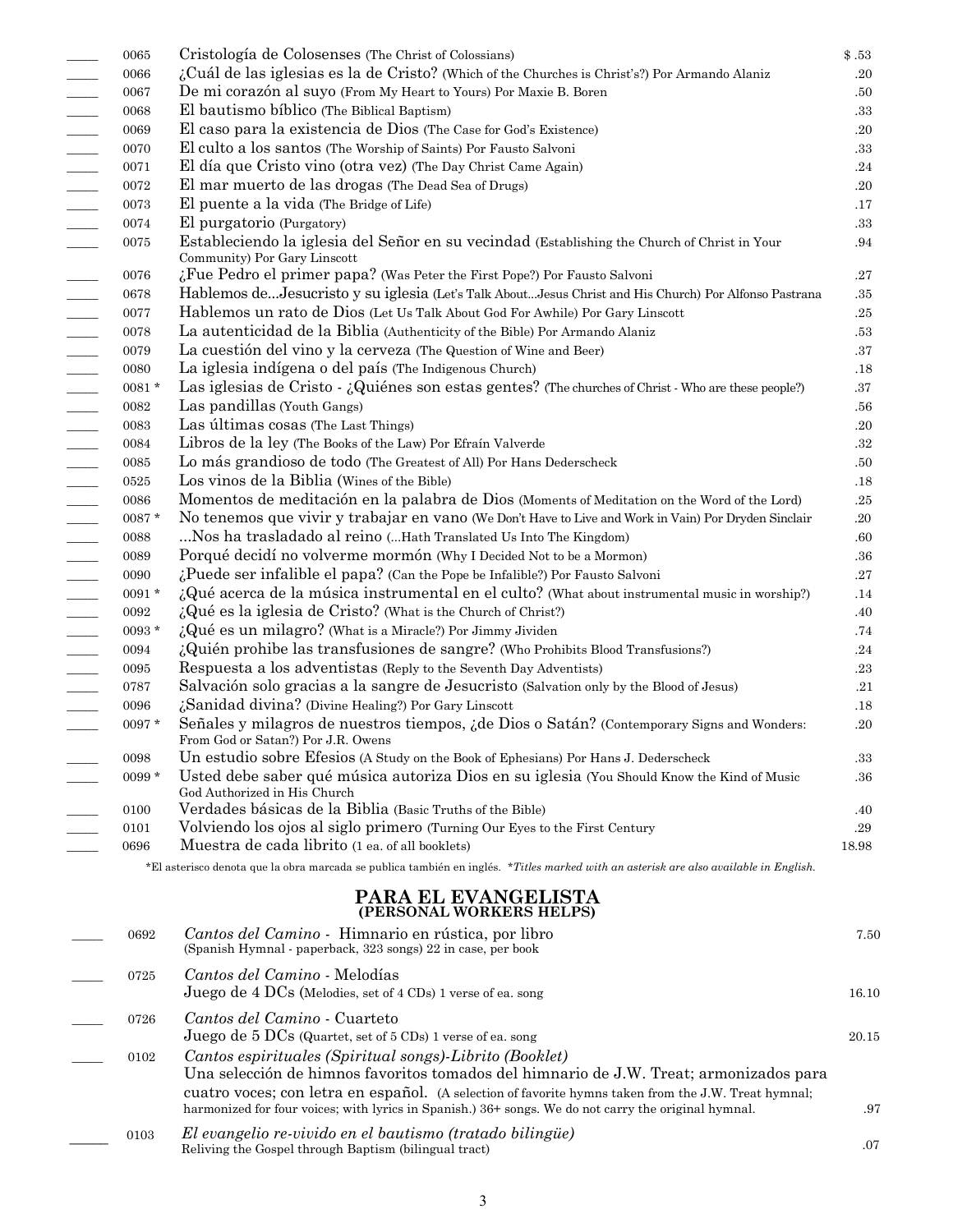| $0104 *$ | Enciclopedia bíblica de bolsillo (Pocket Bible Encyclopedia)<br>Por C.R. Nichol. Una verdadera fuente de referencia para el evangelista. Aquí los<br>temas bíblicos se discuten claramente y sin ambajes haciendo de este librito una<br>valiosa arma de trabajo para el predicador o estudiante serio de la Biblia. (A rich source of<br>reference for the evangelist; Biblical themes are discussed clearly and straight to the point, making this<br>book a most valuable tool for the preacher or for the serious Bible student.)                                                                                  | \$2.84      |
|----------|------------------------------------------------------------------------------------------------------------------------------------------------------------------------------------------------------------------------------------------------------------------------------------------------------------------------------------------------------------------------------------------------------------------------------------------------------------------------------------------------------------------------------------------------------------------------------------------------------------------------|-------------|
| $0105*$  | Guía para el evangelista (The Evangelist's Handbook)<br>Este pequeño libro de 62 páginas, escrito por Roger E. Dickson, traducido por Efraín<br>Valverde A., es una colección de preciosas citas escriturales. El lector lo encontrará de<br>gran utilidad al preparar lecciones bíblicas o en su prédica. (A 63 page booklet written by<br>Roger E. Dickson. Translated by Efraín Valverde A., it is a collection of precious scriptural verses. The<br>reader will find it of great help in preparing Bible lessons or in his preaching.)                                                                            | .86         |
| 0106     | Himnos y cánticos espirituales (Spiritual Hymns and Songs, lyrics only)<br>Letra de 368 himnos y cánticos para todas las ocasiones: bautismo, comunión,<br>alabanzas al Señor, etc., compilado por E. Joe Lee. (Lyrics of 368 hymns and songs for all                                                                                                                                                                                                                                                                                                                                                                  |             |
| 0107     | occasions: baptism, communion, praises to the Lord, compiled by E. Joe Lee. Book with roses on front.)<br>La Biblia, serie de esquemas (Diagrams on the Bible)<br>Serie de esquemas para la obra personal. (A series of diagrams of the Bible for personal work.)                                                                                                                                                                                                                                                                                                                                                      | 4.25<br>.26 |
| 0108     | $\lambda$ Por qué te detienes? (Why Do You Tarry?)<br>Una guía compuesta de referencias bíblicas para conducir al evangelista paso a paso a<br>realizar conversiones. Revisado por Gary Linscott (A Bible based step-by-step approach to<br>individual or group evangelization.)                                                                                                                                                                                                                                                                                                                                       | .84         |
| 0704     | Referencias básicas de la Biblia, por John M. Hurt (para distribuir sólo fuera de<br>los E.E.U.U.). Basic Bible References, by John M. Hurt (only for overseas distribution.<br>For sales in the U.S.A., please contact Hurt Publications, PO Box 126, Smyrna TN 37167).                                                                                                                                                                                                                                                                                                                                               | .11         |
| 0109     | Volviendo a la Biblia - librito bilingüe para evangelismo<br>(Back to the Bible - bilingual booklet for evangelism)                                                                                                                                                                                                                                                                                                                                                                                                                                                                                                    | $.37\,$     |
|          | <b>LIBROS</b><br>(BOOKS)                                                                                                                                                                                                                                                                                                                                                                                                                                                                                                                                                                                               |             |
| 0813     | Apocalipsis en context Histórico (Revelation in Historical Context) Por Pablo Sanabria                                                                                                                                                                                                                                                                                                                                                                                                                                                                                                                                 | 5.69        |
| 0110     | Apocalipsis: La ruta del fin (Revelation: The Final Journey)<br>Aprovechando sus 30 años de estudio del libro de Apocalipsis, Efraín Valverde<br>interpreta "la doble ruta que conduce a la eternidad", escogiendo el método del<br>paralelismo para destacar la relación entre los símbolos, las profecías y las visiones del<br>libro. (Efraín Valverde uses the knowledge achieved in his 30-year study of the book of Revelation to<br>interpret "the dual path to eternity," employing the method of parallelism to emphasize the relation between<br>the series of symbols, prophecies and visions of the book.) | 10.58       |
| 0739     | Apuntando a la Torre (Pointing to the Tower)<br>De Juan Antonio Monroy. El autor obtuvo su documentación personalmente durante<br>su estancia en las oficinas centrales de los "Testigos de Jehová" en Brooklyn, Nueva<br>York, y con su maestra pluma nos revela toda la verdad acerca de esa sociedad. (By Juan<br>Antonio Monroy. The author researched for his documentation directly from the central office of the "Jehova"<br>Witnesses" in Brooklyn, New York. With his skilled pen, he reveals all the truth about this society.)                                                                             | 5.92        |
| 0111     | Aumentando nuestra fe (Increasing Our Faith)<br>Un libro de inspiración por Dryden Sinclair, de 150 páginas, para ayudarnos a<br>aumentar nuestra fe. (An inspirational book in thirteen lessons with over 150 pages that suggests to us<br>how to build on our faith, by Dryden Sinclair.)                                                                                                                                                                                                                                                                                                                            | 5.08        |
| 0756     | Comentario Sinóptico sobre el Antiguo Testamento y el período intertestamentario<br>(Synoptical commentary about the Old Testament and Intertestamentary Period)<br>Por Dan C. Coker, Dr. en Filosofía y Letras. El Dr. Coker nos presenta una sinopsis de los<br>grandes eventos que preparaban al mundo para el advenimiento de Jesús, el Cristo. (Dr.<br>Coker offers here a synopsis of the great events that prepared the world for the coming of Jesus, the Christ.)                                                                                                                                             | 4.42        |
| 0815     | Comentario sobre Hebreos (Un tratado sobre el sacerdocio de Jesucristo) Jesus' Ministry,<br>Por Pablo Sanabria) NEW                                                                                                                                                                                                                                                                                                                                                                                                                                                                                                    | 3.85        |
| 0817     | Comentario sobre la Epistolas Pastorales (1a, 2a Timoteo y Tito). Por Pablo Sanabria<br>Paul's letters to the churches to guide in pastoral duties. NEW                                                                                                                                                                                                                                                                                                                                                                                                                                                                | 4.95        |
|          |                                                                                                                                                                                                                                                                                                                                                                                                                                                                                                                                                                                                                        |             |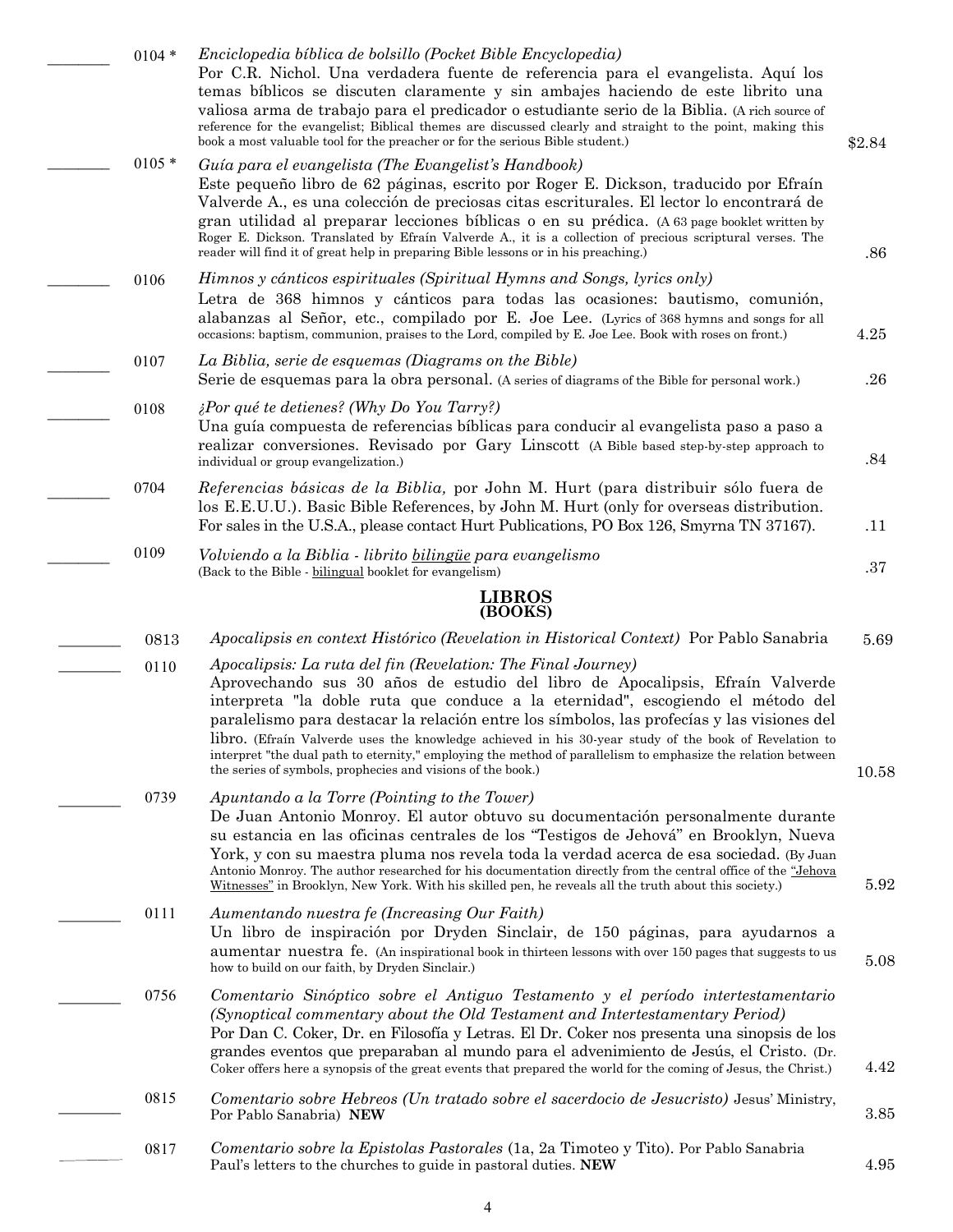5

#### \_\_\_\_\_\_\_ 0112 *Como nos llegó la Biblia (How We Got The Bible)*

 $\overline{\phantom{a}}$  $\overline{\phantom{a}}$ 

 $\overline{\phantom{a}}$ 

 $\overline{\phantom{a}}$ 

 $\overline{\phantom{a}}$ 

 $\overline{\phantom{a}}$ 

 $\overline{\phantom{a}}$ 

 $\overline{\phantom{a}}$ 

Escrito por Niel R. Lightfoot, traducido al castellano por Efraín Valverde, es la historia fascinante y maravillosa de cómo se han preservado y transmitido los manuscritos de la Biblia a través de los siglos. (Written by Neil R. Lightfoot, and translated into Spanish by Efraín Valverde, it is the fascinating and marvelous story of how the manuscripts of the Bible have been preserved and transmitted to us across the centuries.)

- *Creencias básicas cristianas - Primera parte (Basic Christian Beliefs - Part I)* 0113
- *Creencias básicas cristianas - Segunda parte (Basic Christian Beliefs - Part II)* Por Michael Weed y Wendell Willis. Una exposición de la doctrina cristiana por medio de un estudio a fondo de los principios fundamentales de la fe. Los autores, Michael Weed y Wendell Willis, consideran detalladamente 24 creencias básicas del cristianismo. (A statement of Christian doctrine through an in-depth study of 24 fundamental principles of Christianity. Written by Michael Weed and Wendell Willis.) 0114

#### *C.R.E.O. (Consejos, Recuerdos, Exhortaciones y Oraciones) I Believe (Advice, Remembrances, Exhortation and Prayers)* Por Dan C. Coker, Doctor en Filosofía y Letras. Una colección de recuerdos de 30 años de trabajo misionero en varios países de la América Latina, llena de incidentes que revelan su amor y dedicación no sólo al servicio del Señor sino a sus semejantes, pintándonos cuadros íntimos de la sabiduría y nobleza de la gente con quien trabajaba. (Dr. Coker reveals the essence of the missionary field recounting experiences that he himself lived in his 30 years as a missionary in several Hispanic American locations; he paints a tender and intimate portrait of the wisdom and nobility of the people he worked with.) 0115

- *Dios y el hombre: ayer y hoy (God and Man: Then and Now)* Estudio de temas del Antiguo Testamento por John T. Willis señalando su relación con las enseñanzas del Nuevo Testamento y su aplicación para el hombre moderno. (Adult Bible study by John T. Willis of Old Testament texts showing their relation to New Testament teachings and relevance for modern man.) 2.97 0116
- *El Evangelio de Cristo (The Gospel of Christ)* Por J.C. Choate, traducido al castellano por Efraín Valverde, es un libro de gran importancia para el cristiano que estudia la Biblia buscando la verdad y el mantenerse libre del error del denominacionalismo. (By J.C. Choate, translated into Spanish by Efraín Valverde. This is a book of great importance for the Christian studying the Bible who searches for the truth and is trying to avoid the error of denominationalism.) 0117
- *El Mesías, el Espíritu y el Fuego (The Messiah, the Spirit and the Fire) por Efraín Valverde* Partiendo de la triple profecía de Joel, el autor recorre en este libro la era Mesiánica para ofrecernos su interesante interpretación acerca de la salvación y el derramamiento del Espíritu sobre toda carne, que preceden al juicio de los salvos y los condenados. (Beginning with Joel's triple prophecy, the author journeys in this book through the Messianic era to offer his interesting interpretation about salvation and the pouring of the Spirit over all flesh, which will precede the judgment of the saved and the condemned.) 0628

#### *El Ministerio de la Palabra - Su Metodología (The Ministry of the Word - Methodology) por Efraín Valverde* 0118

Para la preparación y desarrollo profesional del predicador. Enseña la construcción y presentación de sermones, la organización y dirección de actividades en que participan grupos, y explica varios métodos didácticos. (For the professional preparation and development of the gospel-based preacher; teaches the construction and presentation of sermons, outlines varios didactic methods and the organization and direction of various forms of group participation activities.)

- *El Misterio de Dios (The Mystery of God) por Juan Antonio Monroy* 3.14  $\overline{\phantom{a}}$ 0709
- *El que quiere ver Dias Buenos por Lottie Beth Hobbs (If You Would See Good Days)* 4.07  $\frac{1}{2}$ 0807
- *Ensayos y reflexiones (Essays and Reflections)* En este librito de 99 páginas Hans J. Dederscheck discute los diferentes aspectos de la cristiandad, sus principios básicos y su aplicación a nuestras vidas. (In this 99 page booklet Hans J. Dederscheck studies different aspects of Christianity, its basic principles, and how to apply them to our lives.)  $\overline{\phantom{a}}$ 0119
	- *Entre la espada y la pared (Between the Rock and a Hard Place)* Por Jim Woodroof. (Explorando en la vida de Jesús de Nazaret.) Es un viaje hacia la fe….o, tal vez hacia la incredulidad: Cualquiera que sea el resultado, el libro trata de 0760

3.42

2.52 2.52

\$2.25

1.32

3.31

3.60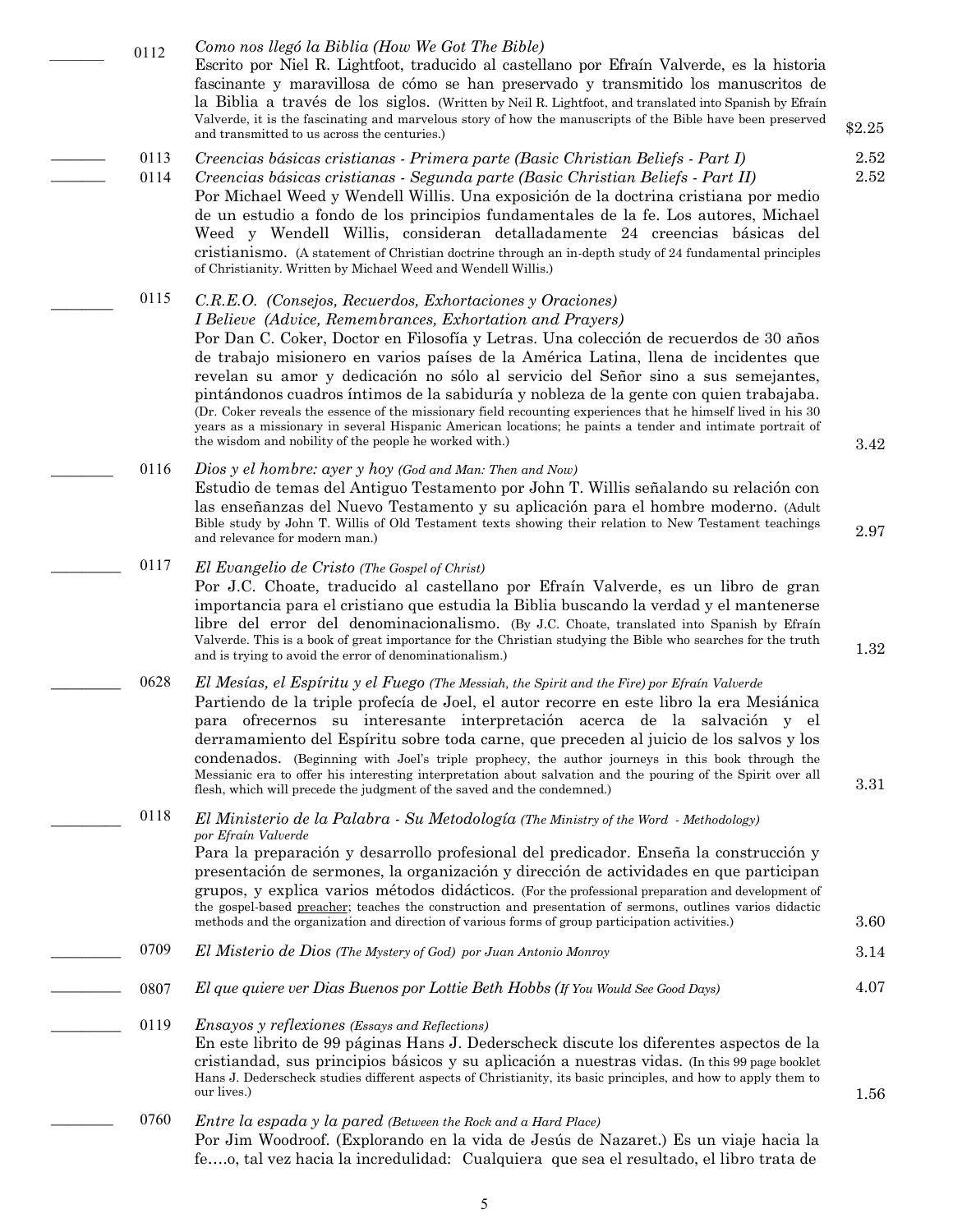|      | hacer una investigación objetiva de las evidencias acerca del hombre de Galilea, Jesús de<br>Nazaret. (Exploring into the life of Jesus of Nazareth.) This is a journey toward beliefor, perhaps, disbelief.<br>Whatever the outcome for the reader, the book attempts an objective investigation of the evidence about the man<br>from Galilee, Jesus of Nazareth.                                                                                                                                                                                                                                                                                                                                                                                                                                                                | \$4.69 |
|------|------------------------------------------------------------------------------------------------------------------------------------------------------------------------------------------------------------------------------------------------------------------------------------------------------------------------------------------------------------------------------------------------------------------------------------------------------------------------------------------------------------------------------------------------------------------------------------------------------------------------------------------------------------------------------------------------------------------------------------------------------------------------------------------------------------------------------------|--------|
| 0808 | Escoge lo mejor de la vida (Choosing Life's Best). Lottie Beth Hobbs                                                                                                                                                                                                                                                                                                                                                                                                                                                                                                                                                                                                                                                                                                                                                               | 4.07   |
| 0120 | Estudios en el Apocalipsis (Studies of Revelation) por Dan C. Coker, Doctor en Filosofía y Letras<br>Este estudio explica el texto bíblico, pasaje por pasaje, del simbolismo y la profecía,<br>concentrándose en el mensaje principal para el cristiano: La victoria final de Cristo y<br>de quienes lo siguen. (This study interprets the Biblical text of Revelation, passage by passage, to<br>better clarify the symbolism and prophecy, while emphasizing its principal message to the Christian: the<br>final victory of Christ and those who follow him. By Dan C. Coker)                                                                                                                                                                                                                                                  | 2.98   |
| 0768 | <i>Estudios sobre Daniel y el Apocalipsis (Studies on Daniel and Revelation)</i><br>Por Efraín Valverde                                                                                                                                                                                                                                                                                                                                                                                                                                                                                                                                                                                                                                                                                                                            | 3.34   |
| 0121 | Estudios sobre Santiago; Pedro 1,2; Juan 1,2,3; Judas. (Studies on James; Peter 1,2; John<br>1,2,3; Jude.) Por Efraín Valverde                                                                                                                                                                                                                                                                                                                                                                                                                                                                                                                                                                                                                                                                                                     | 2.52   |
| 0122 | Familiarizándonos con el Pentateuco (Getting Familiar With The Pentateuch)<br>Un breve estudio de los primeros 5 libros del Antiguo Testamento, con preguntas al<br>final de cada capítulo. Por Gary Linscott. (A short study of the first five books of the Bible with<br>questions following each chapter. Written by Gary Linscott)                                                                                                                                                                                                                                                                                                                                                                                                                                                                                             | 1.41   |
| 0123 | Fortifique su fe en una época de duda (Fortify Your Faith In An Age Of Doubt)<br>Se trata de un libro de 140 páginas, escrito por Wayne Jackson, mediante un<br>convincente estudio sobre Dios, el hombre, y la Biblia, hace ver que existen razones,<br>por medio de las cuales, nuestra fe se hace explicable. Resulta de gran ayuda para la<br>juventud; especialmente para aquellos jóvenes que se han visto algo afectados por las<br>erróneas ideas de la evolución. (This book of 140 pages is written by Wayne Jackson. This study is a<br>scientific, historical and philosophical defense of our Biblical faith which will be a great help for young<br>people, especially for those who have been introduced to erroneous ideas of evolution.)                                                                          | 3.14   |
| 0694 | Fuerte como la Muerte (Strong as Death) por Juan Antonio Monroy<br>Del Cantar de los Cantares de Salomón 8:6, es el amor que excede a todo conocimiento,<br>es el amor divino que a todos nos abraza. (Based on Solomon's Songs 8:6, is the love which exceeds<br>all knowledge, the divine love embracing all of us.)                                                                                                                                                                                                                                                                                                                                                                                                                                                                                                             | 3.58   |
| 0736 | Gramática simple del griego (Simplified Greek Grammar)<br>Por Armando Alaniz                                                                                                                                                                                                                                                                                                                                                                                                                                                                                                                                                                                                                                                                                                                                                       | 3.76   |
| 0803 | Hechos de los Apostoles I (Acts of the Apostles) Part I. Pablo Sanabria Lainez                                                                                                                                                                                                                                                                                                                                                                                                                                                                                                                                                                                                                                                                                                                                                     | 4.43   |
| 0804 | Hechos de los Apostoles II (Acts of the Apostles) Part II. Pablo Sanabria Lainez                                                                                                                                                                                                                                                                                                                                                                                                                                                                                                                                                                                                                                                                                                                                                   | 4.43   |
| 0124 | $Hijas$ de Eva (Daughters of Eve)<br>Este libro de 262 páginas, escrito por Lottie Beth Hobbs, analiza a las mujeres más<br>destacadas de la Biblia—malas y buenas, igualmente—. La autora hace ver que " las<br>mujeres difieren como cielos e infierno". Con base en esta diferencia estudia a las más<br>perversas como a las más nobles y piadosas. Y es por eso que no puede faltar el<br>análisis de la malvada Jezabel y el de la piadosa María. De esta manera podremos<br>aprender más acerca de la sicología de la mujer. (This 262 page book written by Lottie Beth<br>Hobbs, gives an analysis of the principal women of the Bible, showing that "women are as different as<br>heaven and hell." She contrasts Jezebel and Mary in this study of good and bad women, to offer an insight<br>into feminine psychology.) | 5.21   |
| 0680 | Hombres de fuego (Men of Fire) por Juan Antonio Monroy<br>La bien cortada pluma de Juan Antonio Monroy lanza un desafío a las dormidas<br>iglesias cristianas a que vuelvan a su primer amor, a que salgan de su letargo<br>espiritual y trabajen con entusiasmo para que la obra de Cristo sea conocida por todos<br>los hombres. (In this book, Juan Antonio Monroy's skilled pen challenges the dormant Christian churches<br>to wake up to their first love, to awake from their spiritual lethargy and let the work of Christ be known by<br>all men.)                                                                                                                                                                                                                                                                        | 3.44   |
| 0125 | La adoración del Nuevo Testamento (New Testament Worship)                                                                                                                                                                                                                                                                                                                                                                                                                                                                                                                                                                                                                                                                                                                                                                          |        |

Por J.C. Choate, traduce Efraín Valverde. Estudia la adoración tal como nos la enseña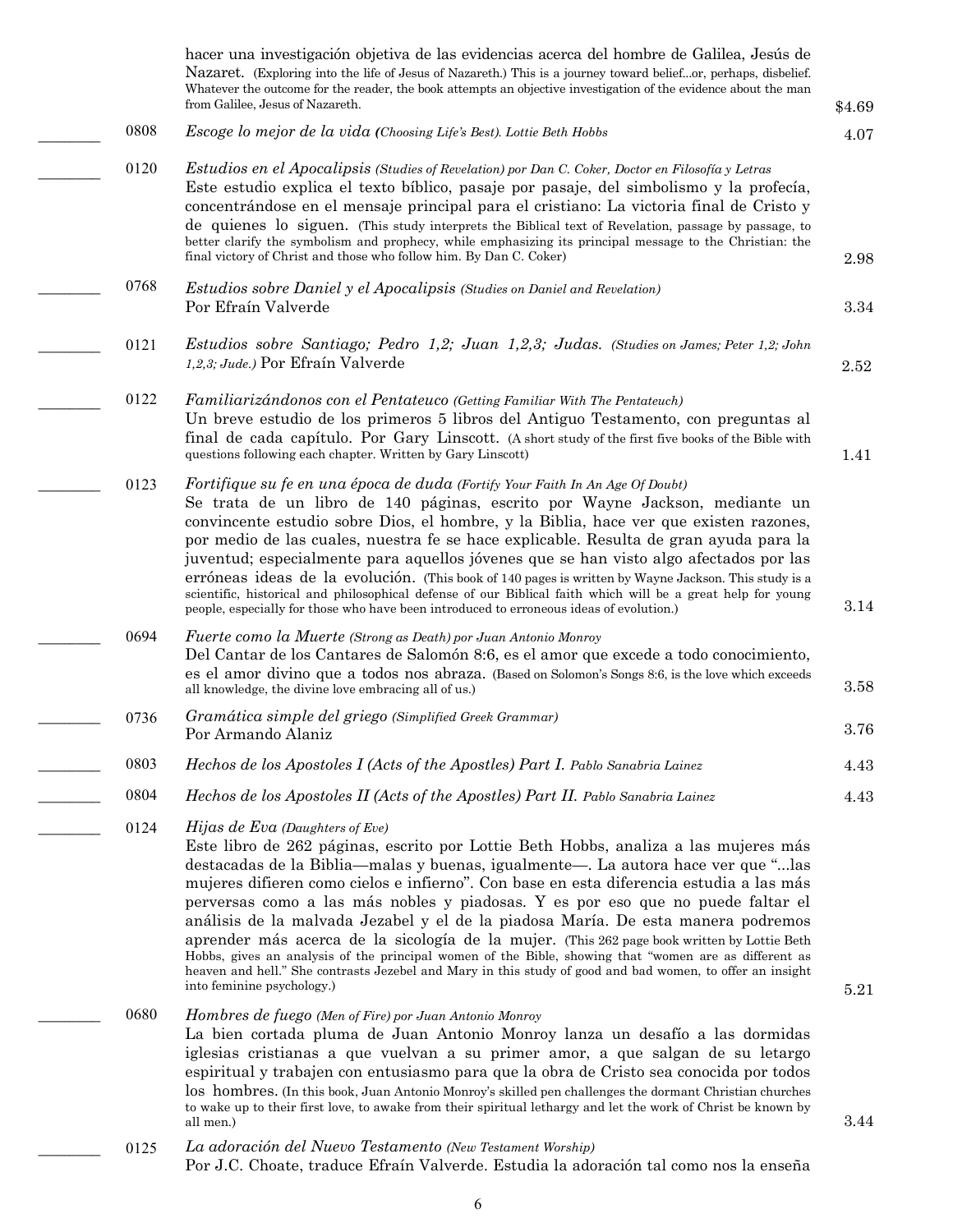el Nuevo Testamento. (Written by J.C. Choate, translated by Efraín Valverde. A guide to correct worship according to the teachings of the New Testament.)

0513 *La cristiandad en apuros (Christianity is Threatened) por el Dr. Dan Coker* El Dr. Coker hace un estudio de las dificultades que ha afrontado el cristianismo debido a la ambición y egoísmo del hombre. Hace un análisis de estas tendencias, y finalmente ofrece soluciones para tratar de remediar su situación. (Dr. Coker studies the difficulties Christianity has had to face due to man's ambition and selfishness. He makes an analysis of these tendencies, and finally offers solutions to try to remedy the situation.)

0126 *La gramática española vista en textos de la Versión Valera (Spanish Grammar seen in texts in the Valera Version)* Este libro, de 129 páginas, es una ayuda para institutos cristianos y para aquellos predicadores que desean mejorar su lenguaje en relación con la Biblia y la predicación. En este libro el estudiante podrá aprender de la Biblia a la vez que estudia la gramática. Por Efraín Valverde A. (This book of 129 pages will be a help for Christian institutions and for those preachers who want to know the Spanish language better in relation to the Bible and preaching. The student will learn about Spanish grammar as well as about the Bible. By Efraín Valverde A.)

0790 *La Historia del Canto a Capella en la Adoración Pública Cristiana.* Por Everett Ferguson, Doctor en Filosofía y Letras *(A Capella Music in the Public Worship)*

0127 *La Iglesia de Cristo (The Church of Christ) Wharton* Por Edward C. Wharton. Un estudio de la naturaleza distintiva y única de la iglesia de Cristo tal y cómo se revela en el Nuevo Testamento. Explica detalladamente la doctrina, la estructura, la adoración y la misión de la iglesia de Cristo en la época contemporánea (Written by Edward C. Wharton. The author presents the essential identity of the church of Christ, as revealed in the New Testament. The study explains in detail the doctrine, the structure, the worship and the mission of the church of Christ in the contemporary era.)

0128 *Las parábolas de Jesús, Volumen I (The Parables of Jesus, Vol. I)*

 $\overline{\phantom{a}}$ 

 $\overline{\phantom{a}}$ 

 $\overline{\phantom{a}}$ 

 $\overline{\phantom{a}}$ 

 $\overline{\phantom{a}}$  $\overline{\phantom{a}}$ 

 $\overline{\phantom{a}}$ 

 $\overline{\phantom{a}}$ 

 $\overline{\phantom{a}}$ 

 $\overline{\phantom{a}}$ 

 $\overline{\phantom{a}}$ 

- 0129 *Las parábolas de Jesús, Volumen II (The Parables of Jesus, Vol. II)* Cada uno de estos libros estudia trece de las parábolas de Jesús. Neil R. Lightfoot 2.58
	- introduce cada parábola en su forma textual para luego discutir su impacto en la sociedad de entonces y en la nuestra hoy. (Each of these books studies thirteen of Jesus' parables. Neil R. Lightfoot presents the parable in its textual form and discusses its message to man of Biblical times as well as to modern man.)

#### 0130 *Lecciones prácticas (Practical Lessons)* Un libro de 200 páginas con más de 60 trazados de lecciones prácticas por Lionel Cortez. (A book of 200 pages with over 60 outlines of practical lessons by Lionel Cortez.)

#### 0132 *Los conceptos teológicos más difundidos en las iglesias de Cristo (The Theological Concepts Most Propagated in the Churches of Christ)* Un pequeño libro de 64 páginas, por Efraín Valverde A., para ayudar a las personas, especialmente en Centroamérica, a comprender el sistema teológico en las iglesias de Cristo o sea el movimiento de restauración. (A small book of 64 pages, by Efraín Valverde A., that deals with the Restoration Movement as it is understood by the churches of Christ, especially written for Central America.)

- 0133 *Los hechos y las emociones de Jesús (The Deeds and Emotions of Jesus)* Quince ensayos sobre las actitudes y acciones de Jesús, ejemplares para el cristiano de hoy. (Fifteen essays on Jesus' attitudes and deeds as a model for today's Christian.)
- 0134 *Manual bíblico (Bible Handbook)* Esta es una valiosa obra doctrinal sobre las principales enseñanzas de las iglesias de Cristo; y a la vez es un diccionario de la Biblia. Ha sido escrito por Michael y Libby Weed y traducido al español. En sus 233 páginas trata todos los asuntos bíblicos que el predicador debe conocer y predicar dentro y fuera de su congregación. Sería deseable que todos los cristianos de Hispanomérica obtuvieran un ejemplar; sobre todo, aquéllos que se dedican al evangelismo personal. (This is a good doctrinal work about the principal teachings of the churches of Christ, as well as a brief Bible dictionary. A valuable reference for all Christians, especially for preachers and evangelists.)
- 5.05
- 0135\* *Matrimonio, divorcio, segundas nupcias (Marriage, Divorce and Remarriage)* Roy H. Lanier Sr. presenta un estudio muy importante acerca de estos tres estados de

3.53

2.16

3.53

3.73

2.58

6.11

1.27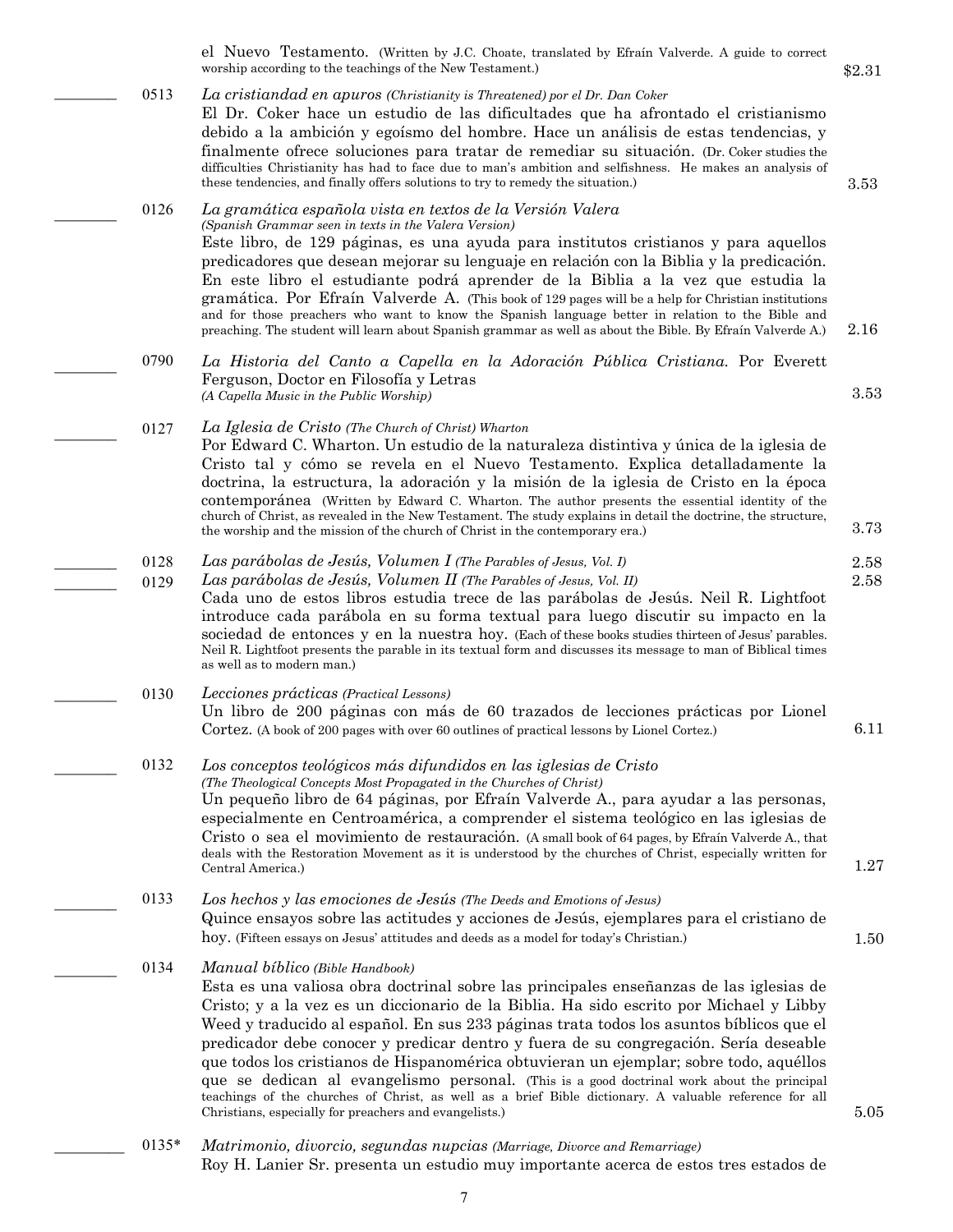la vida desde el punto de vista bíblico. (Roy H. Lanier, Sr. presents a very important study about these three states in the life of man from the Bible standpoint.)

- $\overline{\phantom{a}}$ 3.97 0516 *Movimiento de restauración (The Restoration Movement)* por Juan Antonio Monroy Esta obra de Juan Antonio Monroy presenta la historia del Movimiento de Restauración que ha devuelto el espíritu de la iglesia del Nuevo Testamento a la iglesia de nuestros días. Introduce a nuestro idioma, en bella traducción, la "Declaración y Alocución" de Thomas Campbell, y cierra su obra con el escrito de Barton W. Stone, "La última voluntad y el testamento del presbiterio de Springfield". (This work of Juan Antonio Monroy presents the history of the Restoration Movement which has brought back the spirit of the New Testament Church to our church today. He introduces into Spanish a beautiful translation of Thomas Campbell's "Address and Declaration," and closes with "The Last Will and Testament of the Springfield Presbytery" by Barton W. Stone.)
- $\overline{\phantom{a}}$ 0781 *Pan Comido (Bread already eaten)*  Meditaciones para toda la familia, por Dan C. Coker, Doctor en Filosofía y Letras. *(Meditations for the whole family*, by Dan C. Coker)
	- 0136 *Panorama de la Biblia (Panorama of the Bible)* Dos folletos de Jay Smith sobre el Antiguo y el Nuevo Testamento, compilados en un libro de más de 200 páginas. (Jay Smith's surveys of the Old and New Testaments now combined into a comprehensive study of Biblical history and literature.)
- $\overline{\phantom{a}}$ 0137\* *Respuestas a preguntas hechas por adolescentes (Answers to Questions Teenagers Ask...)* Escrito por Dryden Sinclair, ha sido traducido al castellano por Hans J. Dederscheck. Dryden Sinclair trata con amor y sinceridad los problemas que el adolescente afronta día a día, dándoles su solución apropriada, y contesta aquellas preguntas que tantas veces los jóvenes quisieran hacer, pero no encuentran la forma de hacerlas. (Written by Dryden Sinclair, translated by Hans J. Dederscheck. The author approaches teenagers' daily problems with love and sincerity, and offers the Christian answer to their questions.)

#### $\overline{\phantom{a}}$ 0716 *Su mejor amigo (Your Best Friend)*

 $\overline{\phantom{a}}$ 

 $\overline{\phantom{a}}$ 

 $\overline{\phantom{a}}$ 

 $\overline{\phantom{a}}$ 

Por Lottie Beth Hobbs. Una sólida ayuda para mantener nuestra fortaleza espiritual en un mundo que cambia día a día. (A solid help to sustain our spiritual strength in a world of continuous changes.)

 $\overline{\phantom{a}}$ 0539 *Técnicas de investigación Bíblica (Techniques for Biblical Investigation)* por Efraín Valverde A. Un librito para el predicador y maestro, para comprender mejor los términos bíblicos. (A small book for the Spanish preacher and teacher for a better understanding of Biblical terms.)

 $\overline{\phantom{a}}$ 0138 *Tú puedes ser bella (You Can Be Beautiful)*

Por Lottie Beth Hobbs. Un favorito internacional de señoras y jovencitas. Aquí se nos presenta el plan de Dios para embellecer nuestras almas, aquella parte de nosotras que no muere. (International favorite of women and girls. This presents God's plan for beauty of the inner being, that part of us which will never die.)

 $\overline{\phantom{a}}$ 3.75 0818 *Y el Verbo se hizo carne ("And The Word Became Flesh")* Por Lou Seckler Lou comparte estos 19 temas para que cada miembro de la iglesia del Señor se acerque a Jesucristo. No se trata de un studio expositive de cada capitulo y versículo. Cada capitulo del libro es una lección basada en pasajes de Juan. (Lou offers 19 lessons for the reader's edification. This is not an expository study from each chapter and verse. Each chapter is a sermon based on the passages from John.) **NEW**

#### **ESTUDIOS BÍBLICOS EN EL HOGAR (HOME BIBLE STUDIES)**

- *Buenas Nuevas (Good News)* Por Larry West. Estudio bíblico para jóvenes y adultos en tiras ilustradas. (By Larry West. Bible study in cartoon form for teens and adults.)  $0140 *$
- 1.23 0141 *Buscad y hallaréis (Seek and You Shall Find)* Este estudio bíblico da una oportunidad muy efectiva para estudiar la palabra de Dios con amigos y vecinos. Escrito por Owen D. Olbricht en inglés. Traducido por Hans J. Dederscheck al español. (This Bible study brings a very effective opportunity to study the Word of God with friends and neighbors. Written by Owen D. Olbricht in English, it was translated into Spanish by Hans J. Dederscheck.)
- 0142 *Dios, la Biblia, y tú (God, the Bible, and You)* Un estudio bíblico en lecciones sueltas muy usado en evangelismo personal. (This is a Bible study in loose leaf lessons for personal evangelism.)

6.56

2.76

1.13

3.97

1.10

3.05

.70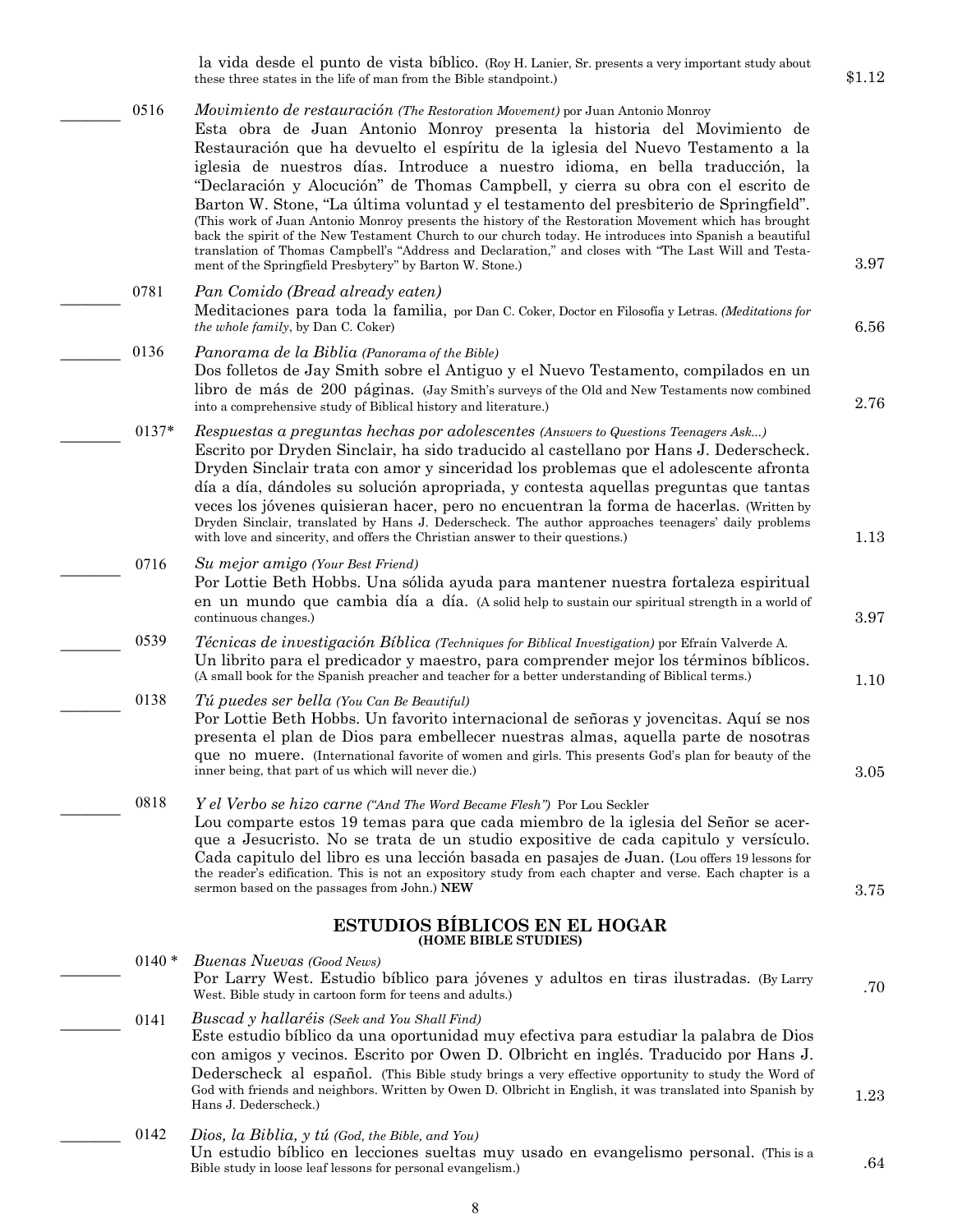| 0143     | El cristianismo en marcha (Christianity on the March)<br>Un estudio bíblico sobre el libro de "Los Hechos", preparado originalmente en<br>Argentina. Es de trece lecciones y se usa en estudios por correspondencia o estudios de<br>clase. (A Bible study of the book of Acts, originally prepared in Argentina. Consists of thirteen lessons and<br>may be used for class study or correspondence study.)                                                                                                                                                                                                         | \$1.78 |
|----------|---------------------------------------------------------------------------------------------------------------------------------------------------------------------------------------------------------------------------------------------------------------------------------------------------------------------------------------------------------------------------------------------------------------------------------------------------------------------------------------------------------------------------------------------------------------------------------------------------------------------|--------|
| 0144     | <i>En busca de la verdad (In Search of the Truth)</i> Por Gary Ray Wallace<br>Expone las principales creencias y prácticas de la iglesia de Cristo, haciendo hincapié<br>en su fuente y origen bíblico; hace contraste con la doctrina y punto de vista de varias<br>denominaciones cristianas. (Explains the principal beliefs and practices of the church of Christ,<br>emphasizing their Biblical origin; and contrasts them with the doctrine of various Christian denominations.)                                                                                                                              | 1.90   |
| 0816     | En pos de la verdad (In Search of the Truth) 8 lessons deal with Jesus' authority, the 2<br>Covenants, Sin, Commitment, The Church, and Obeying the Gospel. NEW                                                                                                                                                                                                                                                                                                                                                                                                                                                     | 1.05   |
| 0703     | Escuela Bíblica Mundial - Lección de Introducción<br>(World Bible School - Introductory Course)                                                                                                                                                                                                                                                                                                                                                                                                                                                                                                                     | .23    |
| 0145     | Escuela Bíblica Mundial - Curso por correspondencia (red book)<br>(World Bible School - Correspondence Course) Red Book                                                                                                                                                                                                                                                                                                                                                                                                                                                                                             | .68    |
| 0631     | Clave para calificaciones - Escuela Bíblica Mundial<br>(Grading Key - Intro and Red Book)                                                                                                                                                                                                                                                                                                                                                                                                                                                                                                                           | .05    |
| 0146     | <i>Escuela Bíblica Mundial - La Iglesia:</i> curso bíblico avanzado (yellow book)<br>(World Bible School - The Church: advanced Bible course)                                                                                                                                                                                                                                                                                                                                                                                                                                                                       | .64    |
| 0630     | Clave para calificaciones - La Iglesia<br>(Grading Key - The Church)                                                                                                                                                                                                                                                                                                                                                                                                                                                                                                                                                | .05    |
| 0147     | Estudios de la Biblia (Studies in the Bible)<br>Un estudio bíblico erudito sin ser difícil. Apropiado para individuo o clase. Un<br>cuestionario interesante acompaña cada lección. El estudiante mejorará su<br>conocimiento de la Biblia al consultarla para contestar a las preguntas de cada lección.<br>Por Monroe Hawley, traducido al español por Efraín Valverde A. (A scholarly yet easy-to-<br>follow study of the Bible suitable for individual or class. The student will become more familiar with the<br>Bible as he refers to it to complete the interesting exercises which accompany each lesson.) | 3.37   |
| $0148 *$ | Grandes nuevas que cambiarán su vida (Great News That Will Change Your Life) Por Roger Dickson<br>Este estudio facilita al lector un mejor entendimiento de la Biblia y lo encamina hacia<br>la salvación personal. (Helps the reader understand the Bible and his own place in God's plan and<br>shows him the way to personal salvation.)                                                                                                                                                                                                                                                                         | 1.20   |
| 0149     | Hechos y datos históricos de la Biblia (Historical Acts and Data of the Bible) Por Hans J. Dederscheck<br>Este estudio detalla la inspiración, la organización, y la historia de la Biblia y la<br>evidencia documentaria que se conserva hoy día; incluye una historia edificante del<br>período intertestamentario. (A detailed study of the inspiration, the organization, and the history of<br>the Bible and the existing documentary evidence; includes an instructive history of the intertestamentary<br>period.)                                                                                           | .70    |
| 0150     | La iglesia bíblica (The Church of the Bible)<br>Estudio bíblico para el hogar, fue originalmente publicado en portugués por los<br>hermanos de Brasil. Contiene trece lecciones. (Home Bible Study in thirteen lessons. Originally<br>prepared in Portuguese by our brethren in Brazil.)                                                                                                                                                                                                                                                                                                                            | 3.38   |
| 0151     | La Verdad (The Truth)<br>Una obrita de 103 páginas, escrita por varios autores norteamericanos traducida por<br>Hans J. Dederscheck, proyecta un paralelo entre los avances de la ciencia moderna y<br>las escrituras sagradas (edición revisada). (Produced by Iowa Campaigns for Christ and<br>translated by Hans J. Dederscheck, this book draws a parallel between modern scientific advances and the<br>truth of the Scriptures.)                                                                                                                                                                              | 2.62   |
| $0152*$  | $i$ Qué dice la Biblia? (What Does the Bible Say?)<br>Este curso bíblico en once lecciones, incluidas en un solo libro, ha sido muy bien<br>recibido en América Latina. (This 11 lesson Bible course is bound in book form and has been used<br>extensively with great success throughout Latin America.)                                                                                                                                                                                                                                                                                                           | 1.50   |
| 0153     | Tus primeros cuarenta días (Your First Forty Days)<br>Estudio guía para el nuevo cristiano preparado por la iglesia de Cristo de Puebla,<br>Puebla, México. (A study guide for the new Christian prepared by the church of Christ in Puebla, Puebla,<br>Mexico.)                                                                                                                                                                                                                                                                                                                                                    | .67    |

9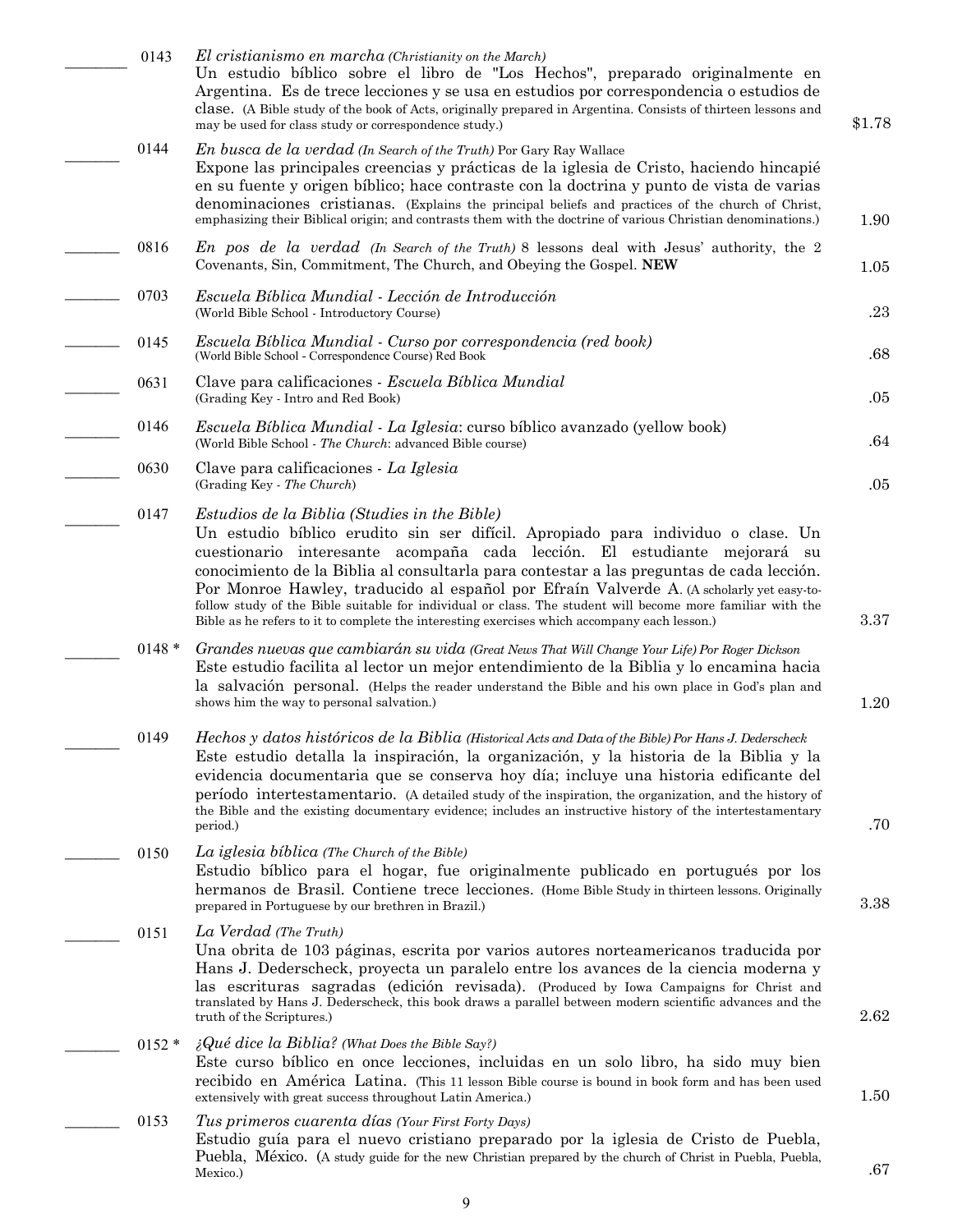### **MISCELÁNEA (MISCELLANEOUS)**

| <u> Louis Communica</u> | 0806<br>0217<br>0538<br>0218<br>0219<br>0030*<br>0805 | CERTIFICADO PEQUEÑO DE BAUTISMO (Baptism Certificate, Small)<br>CERTIFICADO DE BAUTISMO (Baptism Certificate)<br>CERTIFICADO DE RECONOCIMIENTO - E.B.M. (Certificate of recognition - W.B.S.)<br>DIPLOMA - Para cursos bíblicos (Diploma - For Bible Courses) General<br>DIPLOMA - Para cursos bíblicos en iglesias locales (Diploma - Bible courses offered by local church)<br>MARCADOR DE PAGINA, Iglesia de Cristo (Bookmark, Church of Christ)<br>TABLA DE LECTURA BIBLICA PARA UN AÑO (Bible Reading Chart)                           | \$.13<br>.14<br>.03<br>.07<br>.07<br>.05<br>.24 |
|-------------------------|-------------------------------------------------------|---------------------------------------------------------------------------------------------------------------------------------------------------------------------------------------------------------------------------------------------------------------------------------------------------------------------------------------------------------------------------------------------------------------------------------------------------------------------------------------------------------------------------------------------|-------------------------------------------------|
|                         | 0698<br>$0223*$                                       | TARJETAS DE REGISTRO (Registration Cards) 1000 cards<br>UN CUADRO O REPASO DE LAS CONVERSIONES BÍBLICAS (A Chart or Survey of<br><b>Bible Conversions</b> )                                                                                                                                                                                                                                                                                                                                                                                 | 19.84<br>.21                                    |
|                         | $0224*$                                               | UNA INVITACIÓN CORDIAL (A Cordial Invitation)                                                                                                                                                                                                                                                                                                                                                                                                                                                                                               | .03                                             |
|                         |                                                       | <b>LIBROS DE TEXTO PARA MAESTROS</b><br>(TEXTBOOKS FOR TEACHERS)                                                                                                                                                                                                                                                                                                                                                                                                                                                                            |                                                 |
|                         | 0154                                                  | Apoyar la Biblia (Stick Up For The Bible)<br>Este libro, por Beverly Scott y Jana Smith, fue escrito para ayudar a la maestra de<br>escuelas bíblicas a ilustrar las lecciones de un modo más fácil y efectivo con figuras de<br>palitos. Las figuras de palitos son una diversión para usted y los niños. (This book, by<br>Beverly Scott and Jana Smith, was written in order to help teachers in Bible classes. The teacher can use<br>the stick figures in this book to illustrate Bible lessons in an effective and entertaining way.) | 1.50                                            |
|                         | 0740                                                  | <i>jGrandes Atracciones!</i> (Great Attractions!) Por Beverly Scott<br>Patrones e instrucciones para 45 juegos de clase (Patterns and instructions for 45 games).                                                                                                                                                                                                                                                                                                                                                                           | 3.44                                            |
|                         | 0155                                                  | Manual del maestro (Teacher's Handbook)                                                                                                                                                                                                                                                                                                                                                                                                                                                                                                     | 2.89                                            |
|                         | 0156                                                  | <i>Puñado de ideas - para maestras</i> (Revised Handful of Ideas)<br>Un libro de 125 páginas para ayudar a la maestra en la preparación de su clase para<br>niños. (A book of 125 pages to help teachers in their preparation for children's classes. By Becky Tilotta<br>Holbrook.)                                                                                                                                                                                                                                                        | 4.50                                            |
|                         |                                                       | LECCIONES SOBRE LA BIBLIA PARA NIÑOS (Bible Lessons for Children)<br><b>TEACHERS BOOKS</b>                                                                                                                                                                                                                                                                                                                                                                                                                                                  |                                                 |
|                         |                                                       | Lecciones bíblicas apropiados para niños: 4 a 5 años de edad-Libro I-para la <b>profesora</b><br>(Bible lessons for children 4 to 5 years of age-Book 1 - for teacher)                                                                                                                                                                                                                                                                                                                                                                      |                                                 |
|                         | 0200                                                  | Classes de invierno (Winter Class)                                                                                                                                                                                                                                                                                                                                                                                                                                                                                                          | .45                                             |
|                         | 0201                                                  | Classes de primavera (Spring Class)                                                                                                                                                                                                                                                                                                                                                                                                                                                                                                         | .45                                             |
|                         | 0202                                                  | Classes de verano (Summer Class)                                                                                                                                                                                                                                                                                                                                                                                                                                                                                                            | .45                                             |
|                         | 0203                                                  | Classes de otoño (Fall Class)                                                                                                                                                                                                                                                                                                                                                                                                                                                                                                               | .61                                             |
|                         |                                                       | Lecciones bíblicas apropiadas para niños: 4 a 5 años de edad-Libro II-para la profesora<br>(Bible lessons for children 4 to 5 years of age-Book 2 - for teacher)                                                                                                                                                                                                                                                                                                                                                                            |                                                 |
|                         | 0204                                                  | Classes de invierno (Winter Class)                                                                                                                                                                                                                                                                                                                                                                                                                                                                                                          | .61                                             |
|                         | 0205                                                  | Classes de primavera (Spring Class)                                                                                                                                                                                                                                                                                                                                                                                                                                                                                                         | .61                                             |
|                         | 0206                                                  | Classes de verano (Summer Class)                                                                                                                                                                                                                                                                                                                                                                                                                                                                                                            | .61                                             |
|                         | 0207                                                  | Classes de otoño (Fall Class)                                                                                                                                                                                                                                                                                                                                                                                                                                                                                                               | .61                                             |
|                         |                                                       | Lecciones bíblicas apropiadas para niños: 6 años de edad-Libro III-para la profesora<br>(Bible lessons for children 6 years of age-Book 3 - for teacher)                                                                                                                                                                                                                                                                                                                                                                                    |                                                 |
|                         | 0208                                                  | Jesús nuestro amigo - Clases de invierno (Jesus our Friend - Winter Class)                                                                                                                                                                                                                                                                                                                                                                                                                                                                  | .45                                             |
|                         | 0209                                                  | Los ayudantes de Dios - Clases de primavera (God's Little Helpers - Spring Class)                                                                                                                                                                                                                                                                                                                                                                                                                                                           | 1.05                                            |
|                         | 0210                                                  | Agradando a Dios - Clases de verano (Pleasing God - Summer Class)                                                                                                                                                                                                                                                                                                                                                                                                                                                                           | 1.05                                            |
|                         | 0211                                                  | Los regales de Dios - Clases de otoño (The Gifts of God-Fall Class)                                                                                                                                                                                                                                                                                                                                                                                                                                                                         | .45                                             |
|                         |                                                       | I FOCIONES SORRE LA RIRLIA DARA NIÑOS                                                                                                                                                                                                                                                                                                                                                                                                                                                                                                       |                                                 |

### LECCIONES SOBRE LA BIBLIA PARA NINOS **(BIBLE LESSONS FOR CHILDREN)**

| 0182 | El pueblo de Dios - para la profesora (The People of God - for teacher)             | .97      |
|------|-------------------------------------------------------------------------------------|----------|
| 0183 | El pueblo de Dios - para el alumno <i>(The People of God - for student)</i> 5-6 yrs | $1.29\,$ |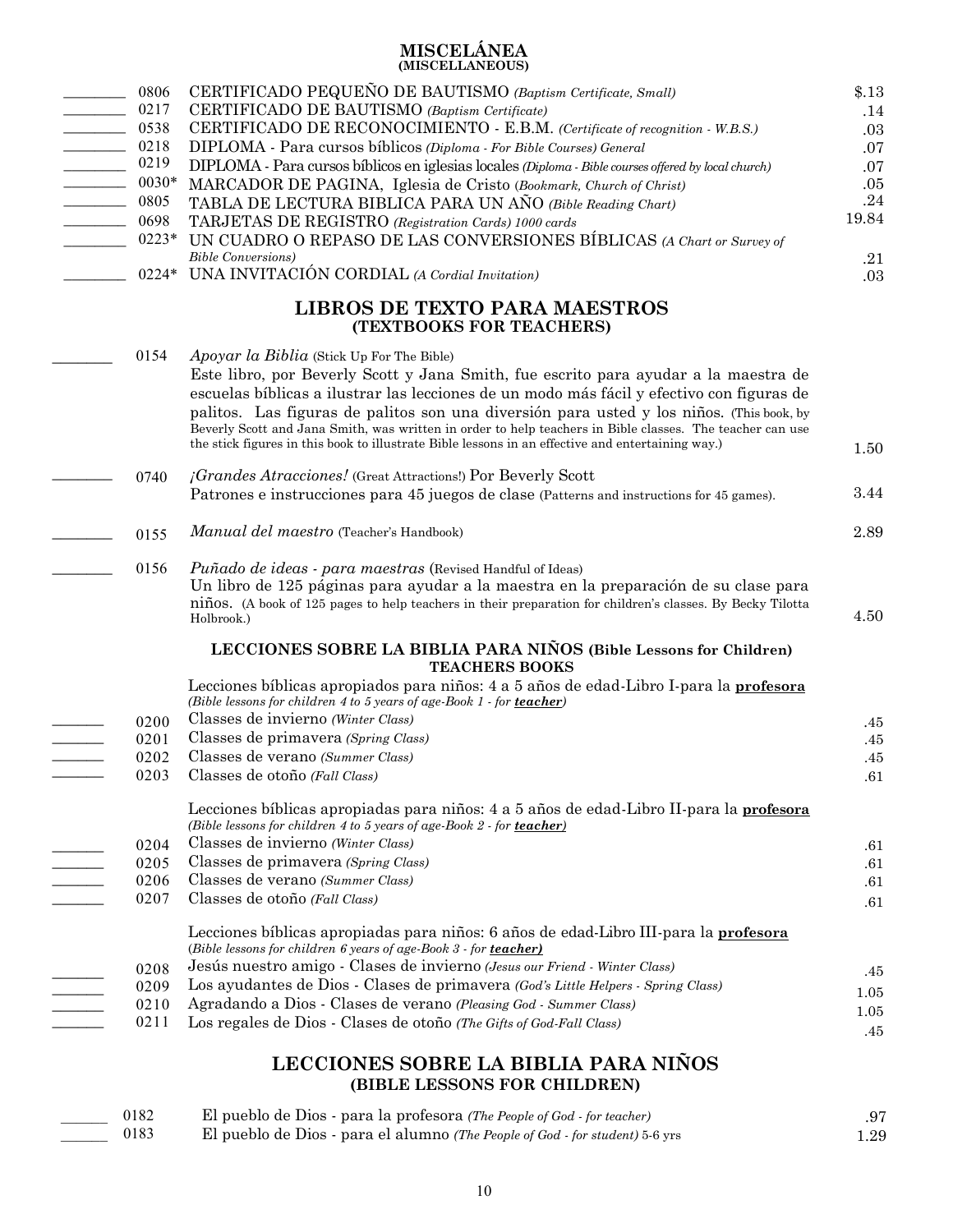| 0184 | Grandes momentos con Cristo - para la profesora (Great moments with Christ - for teacher)       | \$.60 |
|------|-------------------------------------------------------------------------------------------------|-------|
| 0185 | Grandes momentos con Cristo - para el alumno (Great moments with Christ - for student) 6-7 yrs. | .55   |
| 0796 | Cancionero para niños (Kid's hymnal) 47 songs                                                   | 1.32  |
| 0797 | Cancionero para niños CD (Kid's hymnal CD)                                                      | 5.29  |

## **\* HISTORIAS BÍBLICAS ILUSTRADAS POR NORMAN LYNCH (Bible Story Cartoon Books by Norman Lynch)**

Las Historias Bíblicas de Norman Lynch presentan las grandes y verdaderas historias de la Biblia con una gracia y habilidad que fascinan a los niños de 5 a 11 años de edad. Sus figuras, llenas de color, los cautivan. Maestros y padres encontrarán apego a la Biblia. Estas historias son bien acogidas tanto en el hogar como en el salón de clase. Cada libro tiene 16 páginas a todo color y trae referencias de las Sagradas Escrituras.

(The Bible Story Cartoon Books by Norman Lynch present the great stories and truths of God's Word with a wit and wisdom which fascinates children ages 5 to 11. Teachers and parents will appreciate the biblical faithfulness of Mr. Lynch's portrayals which make Bible Story Cartoon Books well accepted both for the home and for classes. Each book has 16 pages in full color and scripture references on every page.)

### **LIBROS DEL ANTIGUO TESTAMENTO**

|      | (Old Testament Books)                                                                                                                                             |          |
|------|-------------------------------------------------------------------------------------------------------------------------------------------------------------------|----------|
| 0717 | Libro 1 La creación; Adán y Eva; El arca de Nóe (Creation; Adam and Eve; Noah and the Ark)                                                                        | \$1.20   |
| 0718 | Libro 2 La torre de Babel; Abraham; Isaac y Rebeca (The Tower of Babel; Abraham; Isaac                                                                            |          |
|      | and Rebecca)                                                                                                                                                      | 1.20     |
| 0719 | Libro 3 Los pozos de Isaac; Los peligros de Jacob (Isaac's Wells; The Perils of Jacob)                                                                            | 1.20     |
| 0720 | Libro 4 José y sus hermanos (Joseph and his Brothers)                                                                                                             | 1.20     |
| 0761 | Libro 5 Moisés en Egipto (Moses in Egypt)                                                                                                                         | $1.20\,$ |
| 0753 | Libro 6 Moisés en el desierto (Moses in the wilds)                                                                                                                | 1.20     |
| 0778 | Libro 7 Josué, Gran General de Dios; Los primeros jueces (Joshua, God's Great General;                                                                            |          |
|      | The Early Judges)                                                                                                                                                 | 1.20     |
| 0779 | Libro 8 Gedeón y sus 300; Sansón el poderoso (Gideon and his 300; The Mighty Samson)                                                                              | 1.20     |
| 0784 | Libro 9 Historia de Rut; Samuel y Saúl (The Story of Ruth; Samuel and Saul)                                                                                       | 1.20     |
| 0742 | Libro 10 Historia de David; Saúl y Jonatán (The Story of David; Saul and Jonathan)                                                                                | 1.20     |
| 0743 | Libro11 Los peligros de David; La sabiduría de Salomón (The Perils of David; The                                                                                  |          |
|      | <b>Wisdom of Solomon</b> )                                                                                                                                        | 1.20     |
| 0744 | Libro 12 Elías y Eliseo (Elijah and Elisha)                                                                                                                       | 1.20     |
| 0801 | Libro 14 Isaías, Miqueas, Josías, Jeremías (Isaiah, Micah, Josiah, Jeremiah)                                                                                      | 1.20     |
|      | <b>LIBROS DEL NUEVO TESTAMENTO</b>                                                                                                                                |          |
|      | (New Testament Books)                                                                                                                                             |          |
| 0173 | Libro 17 El nacimiento de Jesús; Perdido en el templo; El diablo en el desierto                                                                                   |          |
|      | (The Birth of Jesus; Lost in the Temple; The Devil in the Desert)                                                                                                 | $1.20\,$ |
| 0174 | Libro 18 Los primeros discípulos; Milagro en Caná; El pozo de Samaria; Revuelta<br>en Nazaret; La pesca milagrosa (The First Disciples; Miracle at Cana; The Well |          |
|      | at Samaria; Riot at Nazareth; The Great Catch)                                                                                                                    | 1.20     |
| 0175 | Libro 19 Aquel que todo lo cura; El Sermón de la montaña; La fe de un romano; El                                                                                  |          |
|      | camino de Naín; Un sermón para Simón (The Great Healer; Sermon on the Mount;                                                                                      |          |
|      | A Roman's Faith; The Road to Nain; A Sermon for Simon)                                                                                                            | 1.20     |
| 0176 | Libro 20 Jornada peligrosa; La hija de Jairo; Alimentando a 5000; Temor en la noche;                                                                              |          |
|      | Milagro en la montaña (Perilous Journey; Jairus' Daughter; The Feeding of the 5000;                                                                               |          |
|      | Fear in the Night; Miracle on the Mountain)                                                                                                                       | 1.20     |
| 0177 | Libro 21 La mujer pecadora; El ciego; El buen samaritano; María, Marta y Lázaro;                                                                                  |          |
|      | Historias que contó Jesús (The Sinful Woman; The Blind Man; The Good Samaritan;                                                                                   |          |
|      | Mary, Martha and Lazarus; Stories Jesus Told)                                                                                                                     | 1.20     |
| 0178 | Libro 22 Diez enfermos; El pordiosero de Jericó; Entrada triunfal; Otras historias                                                                                |          |
|      | que contó Jesús (Ten Sick Men; The Beggar at Jericho; The Triumphal Entry;                                                                                        |          |
|      | More Stories Jesus Told)                                                                                                                                          | 1.20     |
| 0179 | Libro 23 La última cena; Muerte en la cruz; El triunfo final (The Last Supper;                                                                                    |          |
|      | Death on the Cross; The Final Triumph)                                                                                                                            | 1.20     |
| 0180 | Libro 24 La iglesia primitiva; Pablo y los peligros (The Early Church; The Perils                                                                                 |          |
|      | of Paul)                                                                                                                                                          | 1.20     |
| 0181 | Colección completa del Nuevo Testamento                                                                                                                           |          |
|      | (New Testament, full set)                                                                                                                                         | 9.60     |
| 0786 | Colección completa del Antiguo y del Nuevo Testamento                                                                                                             |          |
|      | (Old and New Testament, full set)                                                                                                                                 | 25.20    |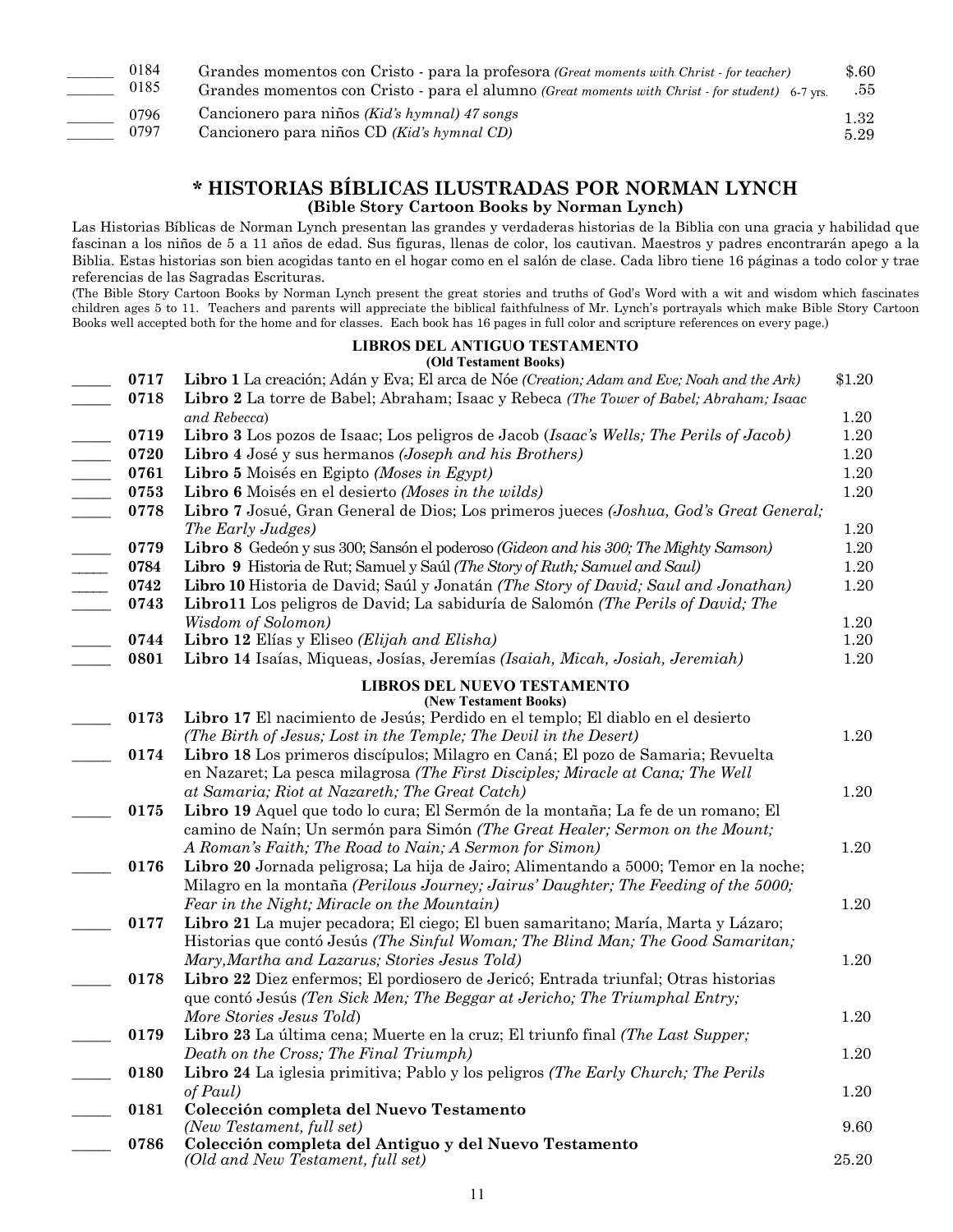### **MAESTRO Y ESTUDIANTE (TEACHER & STUDENT)**

|                            | 0186<br>0187<br>0188<br>0189<br>0190 | Jornada de la Biblia - Serie I - para la profesora (Journey through the Bible-Series I for teacher) 5-7 yrs.<br>Jornada de la Biblia - Serie I - para el alumno (Journey through the Bible - Series I for student) 5-7 yrs.<br>Jornada de la Biblia - Serie II - para la profesora (Journey through the Bible- Series II for teacher) 5-7 yrs.<br>Jornada de la Biblia - Serie II - para el alumno (Journey through the Bible - Series II for student) 5-7 yrs.<br>Jornada de la Biblia - Serie III - para la profesora (Journey through the Bible - Series III for teacher) 8-10 yrs. | \$.68<br>1.05<br>$.68\,$<br>$.68\,$<br>.68 |
|----------------------------|--------------------------------------|----------------------------------------------------------------------------------------------------------------------------------------------------------------------------------------------------------------------------------------------------------------------------------------------------------------------------------------------------------------------------------------------------------------------------------------------------------------------------------------------------------------------------------------------------------------------------------------|--------------------------------------------|
|                            | 0191                                 | Jornada de la Biblia - Serie III - para el alumno (Journey through the Bible - Series III for student) 8-10 yrs.                                                                                                                                                                                                                                                                                                                                                                                                                                                                       | $.68\,$                                    |
| $\overline{\phantom{a}}$   | 0192                                 | Jornada de la Biblia - Serie IV - para la profesora (Journey through the Bible - Series IV for teacher) 8-10 yrs.                                                                                                                                                                                                                                                                                                                                                                                                                                                                      | $.68\,$                                    |
| $\mathcal{L}$              | 0193                                 | Jornada de la Biblia - Serie IV - para el alumno (Journey through the Bible - Series IV for student) 8-10 yrs.                                                                                                                                                                                                                                                                                                                                                                                                                                                                         | $.68\,$                                    |
| $\frac{1}{2}$              | 0194                                 | Jornada de la Biblia - Año 2 - Serie I - para la profesora<br>(Journey through the Bible - Year 2 - Series I - for teacher) 11-12 yrs.                                                                                                                                                                                                                                                                                                                                                                                                                                                 | .68                                        |
|                            | 0195                                 | Jornada de la Biblia - Año 2 - Serie I - para el alumno<br>(Journey through the Bible - Year $2$ - Series $I$ - for student) 11-12 yrs.                                                                                                                                                                                                                                                                                                                                                                                                                                                | 1.05                                       |
|                            | 0196                                 | La iglesia que Cristo edificó - para la profesora (The Church that Jesus Built - for teacher) 7.9 yrs.                                                                                                                                                                                                                                                                                                                                                                                                                                                                                 | .64                                        |
| $\mathcal{L}^{\text{max}}$ | 0197                                 | La iglesia que Cristo edificó - para niños - (The Church that Jesus Built - for children) 7.9 yrs.                                                                                                                                                                                                                                                                                                                                                                                                                                                                                     | .95                                        |
| $\overline{\phantom{a}}$   | 0198                                 | La vida de Cristo - para la profesora (The Life of Christ, teacher's book) 7-9 yrs.                                                                                                                                                                                                                                                                                                                                                                                                                                                                                                    | .60                                        |
| $\mathcal{L}(\mathcal{L})$ | 0199                                 | La vida de Cristo - para el alumno (The Life of Christ, student's book) 7-9 yrs.                                                                                                                                                                                                                                                                                                                                                                                                                                                                                                       | .53                                        |
|                            | 0212                                 | Lecciones del Antiguo Testamento para la profesora. Serie: Dios crea (Lessons of the Old<br>Testament for Teacher. Series: God Creates) 11-12 yrs.                                                                                                                                                                                                                                                                                                                                                                                                                                     | 1.40                                       |
|                            | 0213                                 | Lecciones del Antiguo Testamento para el alumno. Serie: Dios crea (Lessons of the Old<br>Testament for children. Series: God Creates) 11-12 yrs.                                                                                                                                                                                                                                                                                                                                                                                                                                       | .46                                        |
|                            | 0679                                 | LIBERTAD - Libertad en Cristo (Freedom in Christ) 8-12 yrs.                                                                                                                                                                                                                                                                                                                                                                                                                                                                                                                            | 1.59                                       |
|                            |                                      | Estudio bilingüe de la historia de Jesús para niños en tiras ilustradas. (Bilingual study of<br>Jesus' life, for children in cartoon form.)                                                                                                                                                                                                                                                                                                                                                                                                                                            |                                            |
|                            | 0214                                 | Los reyes de Israel - 2 <sup>o</sup> Primaria - para la profesora (The Kings of Israel - Primary 2 - for teacher) 8-10 yrs.                                                                                                                                                                                                                                                                                                                                                                                                                                                            | $.93\,$                                    |
|                            | 0215                                 | Los reyes de Israel - 2 <sup>o</sup> Primaria - para la alumno (The Kings of Israel - Primary 2 - for student) 8-10 yrs.                                                                                                                                                                                                                                                                                                                                                                                                                                                               | .81                                        |
|                            | 0216                                 | Los reyes de Israel - paquete de visuales para el maestro                                                                                                                                                                                                                                                                                                                                                                                                                                                                                                                              | 2.38                                       |
|                            |                                      | (The Kings of Israel, Visual Aids for the Teacher)<br>Este curso no se puede distribuir en los E.E.U.U. (This course not for distribution in the U.S.A.)                                                                                                                                                                                                                                                                                                                                                                                                                               |                                            |
|                            |                                      | ILUSTRACIONES EN CUADERNOS SOBRE LECCIONES BÍBLICAS<br>(FLIP CHARTS)                                                                                                                                                                                                                                                                                                                                                                                                                                                                                                                   |                                            |
|                            | 0160                                 | Ezequiel y el valle de los huesos secos (Ezekiel and the Valley of the Dry Bones)<br>La promesa de Dios a Abraham (God's Promise to Abraham)                                                                                                                                                                                                                                                                                                                                                                                                                                           | 1.13<br>1.13                               |
|                            | 0164<br>0166                         | La viña de Nabot (Naboth's Vineyard)                                                                                                                                                                                                                                                                                                                                                                                                                                                                                                                                                   |                                            |
|                            | 0517                                 | Las diez plagas (The Ten Plagues)                                                                                                                                                                                                                                                                                                                                                                                                                                                                                                                                                      | 1.13                                       |
|                            |                                      |                                                                                                                                                                                                                                                                                                                                                                                                                                                                                                                                                                                        | 1.13                                       |
|                            |                                      | <b>LIBRITOS PARA COLOREAR</b><br>(COLORING BOOKS)                                                                                                                                                                                                                                                                                                                                                                                                                                                                                                                                      |                                            |
|                            | 0721                                 | Descubre a Jesús por ti mismo (Discover for Yourself Jesus)                                                                                                                                                                                                                                                                                                                                                                                                                                                                                                                            |                                            |
|                            |                                      | Librito bilingüe para colorear (Coloring book) bilingual                                                                                                                                                                                                                                                                                                                                                                                                                                                                                                                               | 1.21                                       |
|                            | 0507                                 | Historia de Jesús (The Story of Jesus)<br>Librito para colorear (Coloring book)                                                                                                                                                                                                                                                                                                                                                                                                                                                                                                        | .79                                        |
|                            |                                      | <b>ESTUDIOS BIBLICOS PARA ADOLESCENTES</b><br>(TEEN'S BIBLE STUDIES)                                                                                                                                                                                                                                                                                                                                                                                                                                                                                                                   |                                            |
|                            | 0773                                 | $\lambda$ CÓMO? $\lambda$ CÓMO? $\lambda$ CÓMO? El fruto del Espíritu, $\lambda$ cómo lo puedo alcanzar?<br>(HOW? HOW? HOW? The Fruits of the Spirit, how can I get them?)                                                                                                                                                                                                                                                                                                                                                                                                             | .40                                        |
|                            | 0794                                 | Preguntas y respuestas sobre el evangelio según Mateo, por John Kimbrough<br>(Questions and Answers on the book of Matthew) by John Kimbrough                                                                                                                                                                                                                                                                                                                                                                                                                                          | 1.32                                       |
|                            | 0800                                 | Preguntas y respuestas sobre el evangelio según Marcos, por John Kimbrough<br>(Questions and Answers on the book of Mark) by John Kimbrough                                                                                                                                                                                                                                                                                                                                                                                                                                            | 1.78                                       |
|                            | 0809                                 | Preguntas y respuestas sobre el evangelio según Lucas, por John Kimbrough<br>(Questions and Answers on the book of Luke) by John Kimbrough                                                                                                                                                                                                                                                                                                                                                                                                                                             | 1.78                                       |
|                            | 0812                                 | Preguntas y respuestas sobre el evangelio según Juan, por John Kimbrough<br>(Questions and Answers on the book of John) by John Kimbrough                                                                                                                                                                                                                                                                                                                                                                                                                                              | 1.78                                       |
|                            | 0814                                 | Preguntas y respuestas sobre el evangelio según Hechos, por John Kimbrough<br>(Questions and Answers on the book of Acts) by John Kimbrough                                                                                                                                                                                                                                                                                                                                                                                                                                            | 1.78                                       |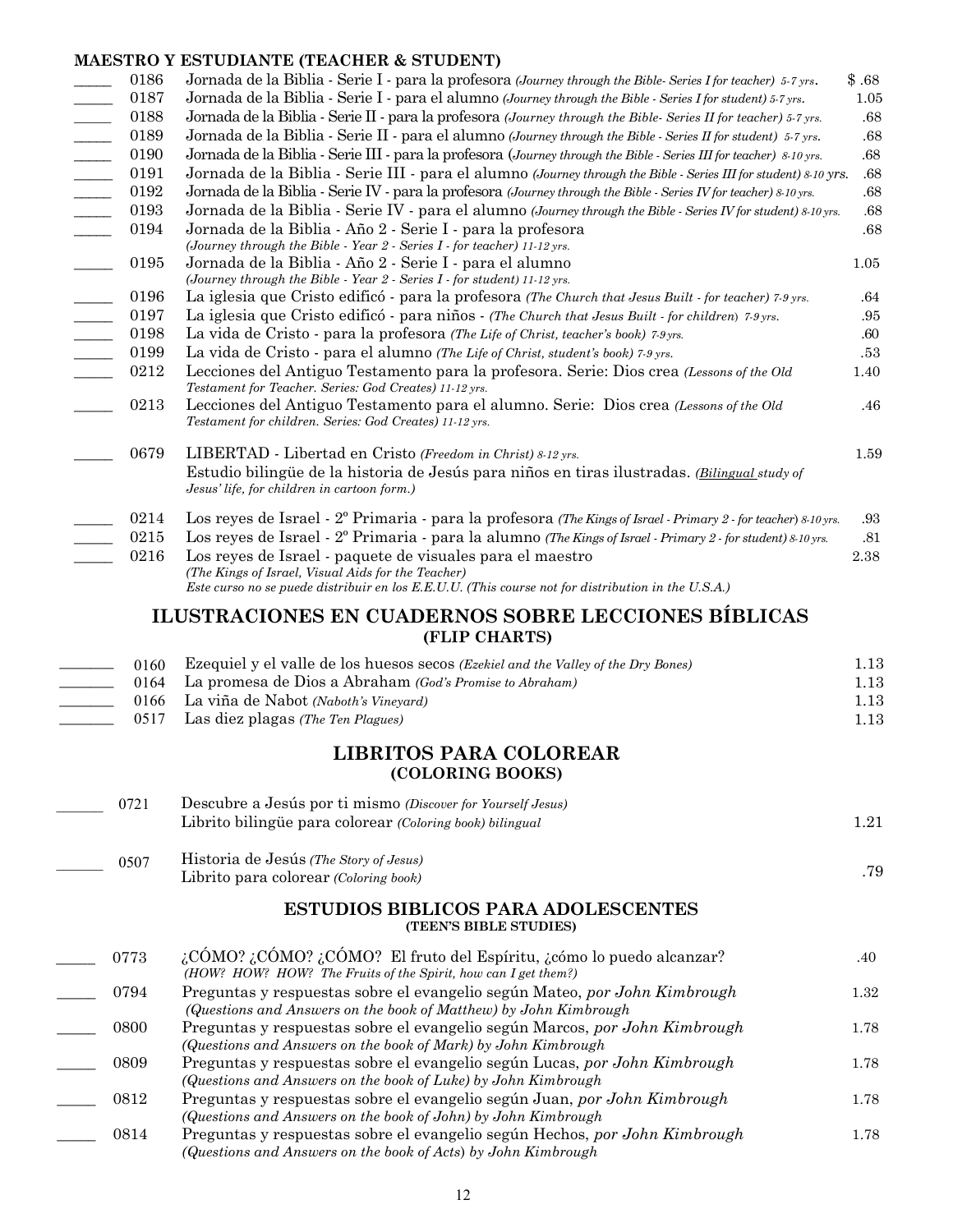| <b>BILINGUAL MATERIAL</b>                               |        |
|---------------------------------------------------------|--------|
|                                                         | \$ .07 |
| Reliving the gospel through baptism (bilingual tract)   |        |
|                                                         |        |
| (Back to the Bible - bilingual booklet for evangelism)  |        |
|                                                         | 1 2 I  |
| Librito bilingue para colorear (Coloring book)          |        |
|                                                         | 1.59   |
| Estudio bilingue de la historia de Jesús para niños     |        |
| en tiras ilustradas (Bilingual study of Jesus life, for |        |
| children in cartoon form)                               |        |

### **BIBLIAS**

Nosotros no imprimimos Biblias, pero tratamos de mantener algunas a la mano que ponemos a su disposición. Tenemos la Versión Reina-Valera (1960) con referencias. En pasta dura cuesta **\$12.00**; en rústica cuesta **\$3.90**. El Nuevo Testamento, Versión Reina-Valera Revisada (1960), en rústica, cuesta **\$2.00**.

Si usted necesita mayores cantidades, puede pedir sus Biblias directamente de la Sociedad Americana de la Biblia. El número del teléfono es 1.800.322.4253.

La Sociedad Bíblica Internacional publica la Nueva Versión Internacional. El número del teléfono es: 1.800.524.1588.

### **BIBLES**

We do not print Bibles, but keep Spanish Bibles in stock: *Hardback* **Reina-Valera Version - 1960 Revision (Outreach Edition), #0510**, is **\$12.00**; the *paperback***, #0518, is \$3.90**. The **New Testament, Reina-Valera Version - 1960 Revision, #0540**, in *paperback*, is **\$2.00**.

If you would like to order large quantities, please order direct from the American Bible Society, 1.800.322.4253.

The International Bible Society carries the Spanish NIV Bibles. Their phone number is 1.800.524.1588.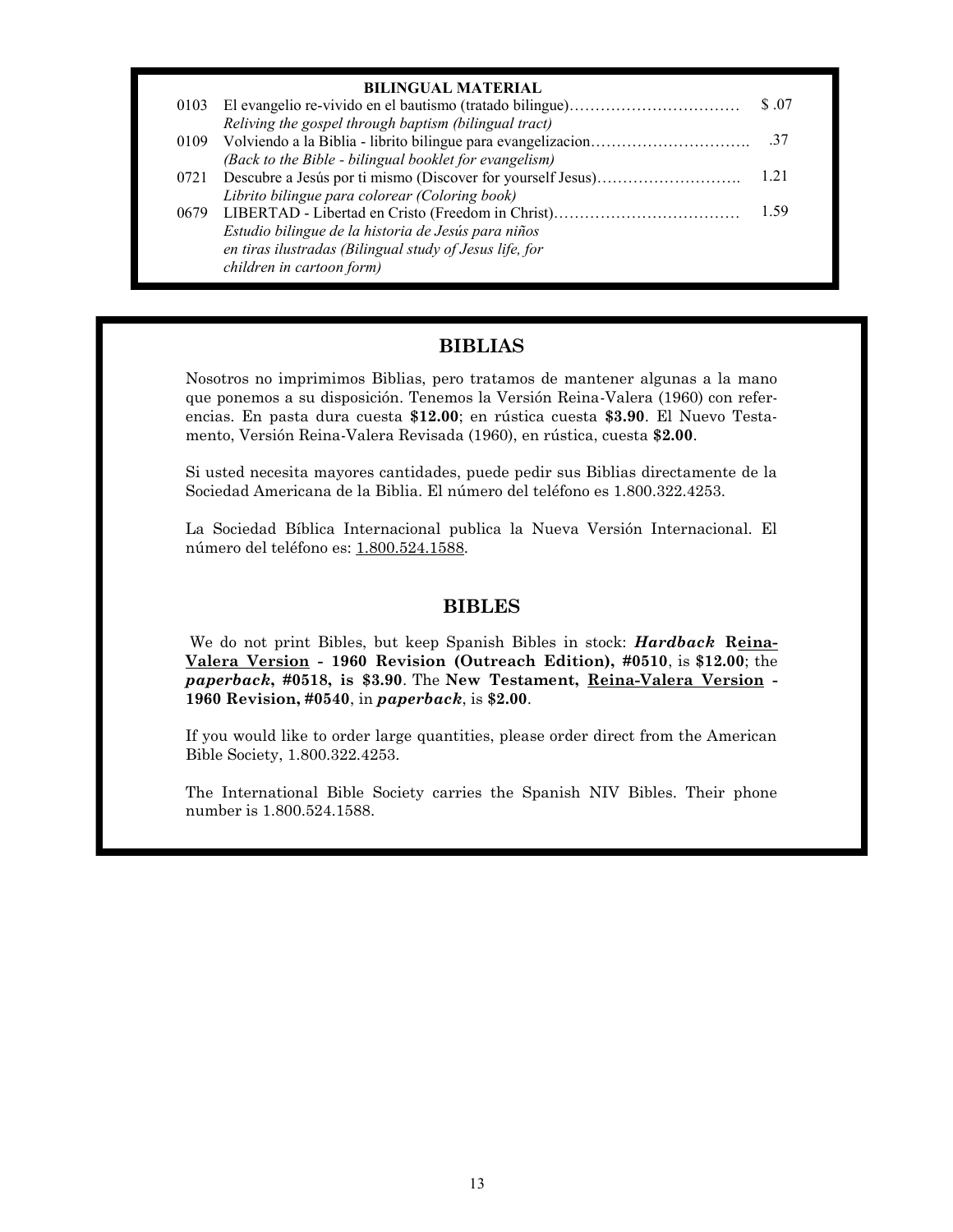### **ENGLISH TRACTS**

Item  $#$ 

### Unit Price

|                                                                                                                                                                                                                                                                                                                                                                                                                                                                                                  | $0255*$    |                                                       | \$.07 |
|--------------------------------------------------------------------------------------------------------------------------------------------------------------------------------------------------------------------------------------------------------------------------------------------------------------------------------------------------------------------------------------------------------------------------------------------------------------------------------------------------|------------|-------------------------------------------------------|-------|
| $\overline{\phantom{a}}$                                                                                                                                                                                                                                                                                                                                                                                                                                                                         | 0256 *     |                                                       | .05   |
| $\overline{\phantom{a}}$                                                                                                                                                                                                                                                                                                                                                                                                                                                                         | $0258 *$   |                                                       | .07   |
| $\overline{\phantom{a}}$                                                                                                                                                                                                                                                                                                                                                                                                                                                                         | 0257 *     |                                                       | .06   |
| $\overline{\phantom{a}}$                                                                                                                                                                                                                                                                                                                                                                                                                                                                         | 0259       |                                                       | .04   |
| $\overline{\phantom{a}}$                                                                                                                                                                                                                                                                                                                                                                                                                                                                         | 0261 *     |                                                       | .07   |
| $\mathcal{L}^{\text{max}}_{\text{max}}$                                                                                                                                                                                                                                                                                                                                                                                                                                                          | 0263*      |                                                       | .07   |
| $\begin{tabular}{ll} \multicolumn{2}{c} {\textbf{1}} & \multicolumn{2}{c} {\textbf{1}} & \multicolumn{2}{c} {\textbf{1}} \\ \multicolumn{2}{c} {\textbf{2}} & \multicolumn{2}{c} {\textbf{3}} & \multicolumn{2}{c} {\textbf{4}} \\ \multicolumn{2}{c} {\textbf{4}} & \multicolumn{2}{c} {\textbf{5}} & \multicolumn{2}{c} {\textbf{6}} \\ \multicolumn{2}{c} {\textbf{5}} & \multicolumn{2}{c} {\textbf{6}} & \multicolumn{2}{c} {\textbf{6}} \\ \multicolumn{2}{c} {\textbf{5}} & \multicolumn$ | 0264       |                                                       | .05   |
| $\overline{\phantom{a}}$                                                                                                                                                                                                                                                                                                                                                                                                                                                                         | 0266       |                                                       | .18   |
| $\overline{\phantom{a}}$                                                                                                                                                                                                                                                                                                                                                                                                                                                                         | 0541       |                                                       | .05   |
| $\sim$ $\sim$ $\sim$                                                                                                                                                                                                                                                                                                                                                                                                                                                                             | $0267 *$   |                                                       | .06   |
| $\begin{tabular}{ll} \multicolumn{2}{c} {\textbf{1}} & \multicolumn{2}{c} {\textbf{1}} & \multicolumn{2}{c} {\textbf{1}} \\ \multicolumn{2}{c} {\textbf{2}} & \multicolumn{2}{c} {\textbf{3}} & \multicolumn{2}{c} {\textbf{4}} \\ \multicolumn{2}{c} {\textbf{5}} & \multicolumn{2}{c} {\textbf{6}} & \multicolumn{2}{c} {\textbf{6}} \\ \multicolumn{2}{c} {\textbf{1}} & \multicolumn{2}{c} {\textbf{1}} & \multicolumn{2}{c} {\textbf{1}} \\ \multicolumn{2}{c} {\textbf{1}} & \multicolumn$ | 0268       |                                                       | .07   |
| $\frac{1}{2} \left( \frac{1}{2} \right)^2 \left( \frac{1}{2} \right)^2 \left( \frac{1}{2} \right)^2$                                                                                                                                                                                                                                                                                                                                                                                             | 0269       |                                                       | .23   |
| $\overline{\phantom{a}}$                                                                                                                                                                                                                                                                                                                                                                                                                                                                         | $0271*$    | Contemporary Signs and Wonders, From God or Satan     | .20   |
| $\overline{\phantom{a}}$                                                                                                                                                                                                                                                                                                                                                                                                                                                                         | $\bf 0272$ |                                                       | .33   |
| $\mathcal{L}$ . The contract of $\mathcal{L}$                                                                                                                                                                                                                                                                                                                                                                                                                                                    | 0273       |                                                       | .06   |
| $\overline{\phantom{a}}$                                                                                                                                                                                                                                                                                                                                                                                                                                                                         | $0274*$    |                                                       | .06   |
|                                                                                                                                                                                                                                                                                                                                                                                                                                                                                                  | 0275       |                                                       | .16   |
| $\overline{\phantom{a}}$                                                                                                                                                                                                                                                                                                                                                                                                                                                                         | 0276       |                                                       | .07   |
| $\frac{1}{2} \left( \frac{1}{2} \right)^2 + \frac{1}{2} \left( \frac{1}{2} \right)^2 + \frac{1}{2} \left( \frac{1}{2} \right)^2 + \frac{1}{2} \left( \frac{1}{2} \right)^2 + \frac{1}{2} \left( \frac{1}{2} \right)^2 + \frac{1}{2} \left( \frac{1}{2} \right)^2 + \frac{1}{2} \left( \frac{1}{2} \right)^2 + \frac{1}{2} \left( \frac{1}{2} \right)^2 + \frac{1}{2} \left( \frac{1}{2} \right)^2 + \frac{1}{2} \left( \frac{1}{2} \right)^2 +$                                                  | 0277       |                                                       | .20   |
| $\overline{\phantom{a}}$                                                                                                                                                                                                                                                                                                                                                                                                                                                                         | $0278*$    |                                                       | .14   |
| $\overline{\phantom{a}}$                                                                                                                                                                                                                                                                                                                                                                                                                                                                         | 0279       |                                                       | .09   |
| $\overline{\phantom{a}}$                                                                                                                                                                                                                                                                                                                                                                                                                                                                         | 0280       |                                                       | .33   |
|                                                                                                                                                                                                                                                                                                                                                                                                                                                                                                  | $0532*$    |                                                       | .06   |
| $\sim 10^{-1}$                                                                                                                                                                                                                                                                                                                                                                                                                                                                                   | $0281 *$   |                                                       | .14   |
|                                                                                                                                                                                                                                                                                                                                                                                                                                                                                                  | $0609 *$   |                                                       | .06   |
| $\mathcal{L} = \mathcal{L}$                                                                                                                                                                                                                                                                                                                                                                                                                                                                      | $0282 *$   |                                                       | .09   |
| $\overline{a}$                                                                                                                                                                                                                                                                                                                                                                                                                                                                                   | $0811*$    |                                                       | .33   |
|                                                                                                                                                                                                                                                                                                                                                                                                                                                                                                  | $0284 *$   |                                                       | .14   |
| $\overline{a}$                                                                                                                                                                                                                                                                                                                                                                                                                                                                                   | 0285 *     |                                                       | .07   |
| $\overline{\phantom{a}}$                                                                                                                                                                                                                                                                                                                                                                                                                                                                         | $0286 *$   |                                                       | .26   |
|                                                                                                                                                                                                                                                                                                                                                                                                                                                                                                  | $0287 *$   |                                                       | .16   |
|                                                                                                                                                                                                                                                                                                                                                                                                                                                                                                  | $0288*$    |                                                       | .14   |
|                                                                                                                                                                                                                                                                                                                                                                                                                                                                                                  | $0289 *$   |                                                       | .06   |
|                                                                                                                                                                                                                                                                                                                                                                                                                                                                                                  | $0290*$    | Identifying That Glorious Church of the New Testament | .09   |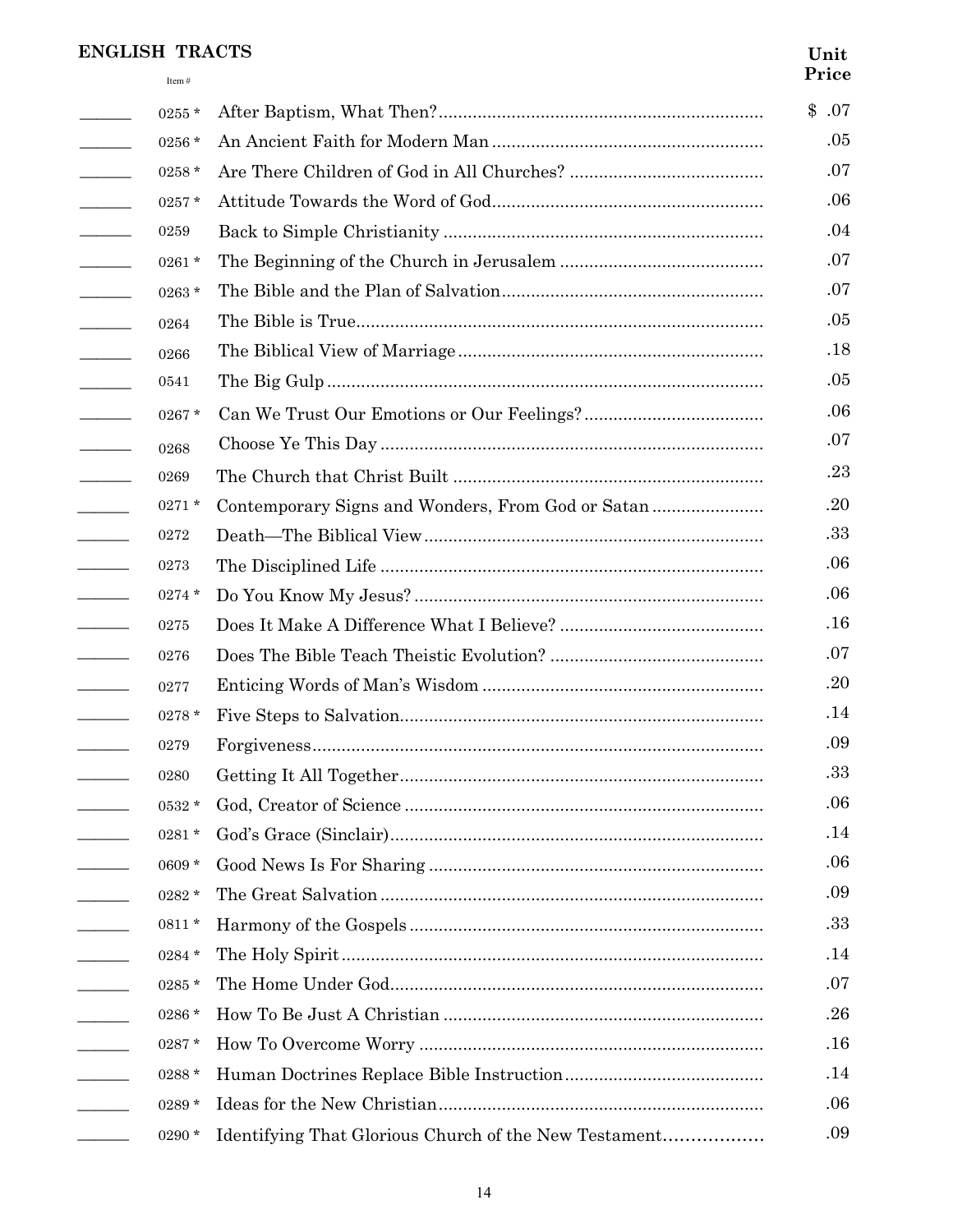|                                          | 0291     |                                                         | \$    |
|------------------------------------------|----------|---------------------------------------------------------|-------|
| $\mathcal{L}$                            | 0590*    |                                                         |       |
| $\overline{\phantom{a}}$                 | 0292     |                                                         |       |
| $\mathcal{L}$ . The set of $\mathcal{L}$ | $0293*$  |                                                         |       |
|                                          | $0294 *$ |                                                         |       |
| $\frac{1}{2}$                            | 0296     |                                                         |       |
|                                          | 0297*    |                                                         |       |
| $\mathcal{L}$                            | 0298 *   | Religious Titles, Ideas and Practices to be Avoided     |       |
| $\sim$                                   | 0299     |                                                         |       |
| $\mathcal{L}$                            | $0300*$  |                                                         |       |
| $\frac{1}{2}$                            | 0301*    |                                                         |       |
| $\overline{\phantom{a}}$                 | 0302*    |                                                         |       |
| $\mathcal{L}^{\text{max}}_{\text{max}}$  | 0303 *   |                                                         |       |
|                                          | 0304 *   |                                                         |       |
|                                          | 0305 *   | Vital Information that Might Enable You to Go to Heaven |       |
|                                          | 0306 *   |                                                         |       |
|                                          | 0307*    |                                                         |       |
| $\overline{\phantom{a}}$                 | 0308 *   |                                                         |       |
| $\mathcal{L}$ . The set of $\mathcal{L}$ | 0309 *   |                                                         |       |
| $\overline{\phantom{a}}$                 | 0310 *   |                                                         |       |
|                                          | 0533 *   |                                                         |       |
|                                          | $0311 *$ |                                                         |       |
|                                          | 0312     |                                                         |       |
|                                          | $0313 *$ |                                                         |       |
|                                          | 0314     | You Can Fall From Grace (22 Bible-proof texts)          |       |
|                                          | 0315 *   | You Should Know the Kind of Music God Authorized        |       |
|                                          |          | <b>MISCELLANEOUS</b>                                    |       |
|                                          | 0317*    |                                                         |       |
|                                          | 0270 *   | Bookmark, Church of Christ Personal Work Bible Reading  |       |
| <b>BOOKS</b>                             |          |                                                         |       |
|                                          | 0506     |                                                         | 21.09 |
|                                          | 0226     |                                                         |       |
|                                          | 0227*    |                                                         |       |
|                                          | 0789     |                                                         |       |
| $\mathcal{L} = \mathcal{L}$              | 0536 *   |                                                         |       |
|                                          | 0229 $*$ |                                                         |       |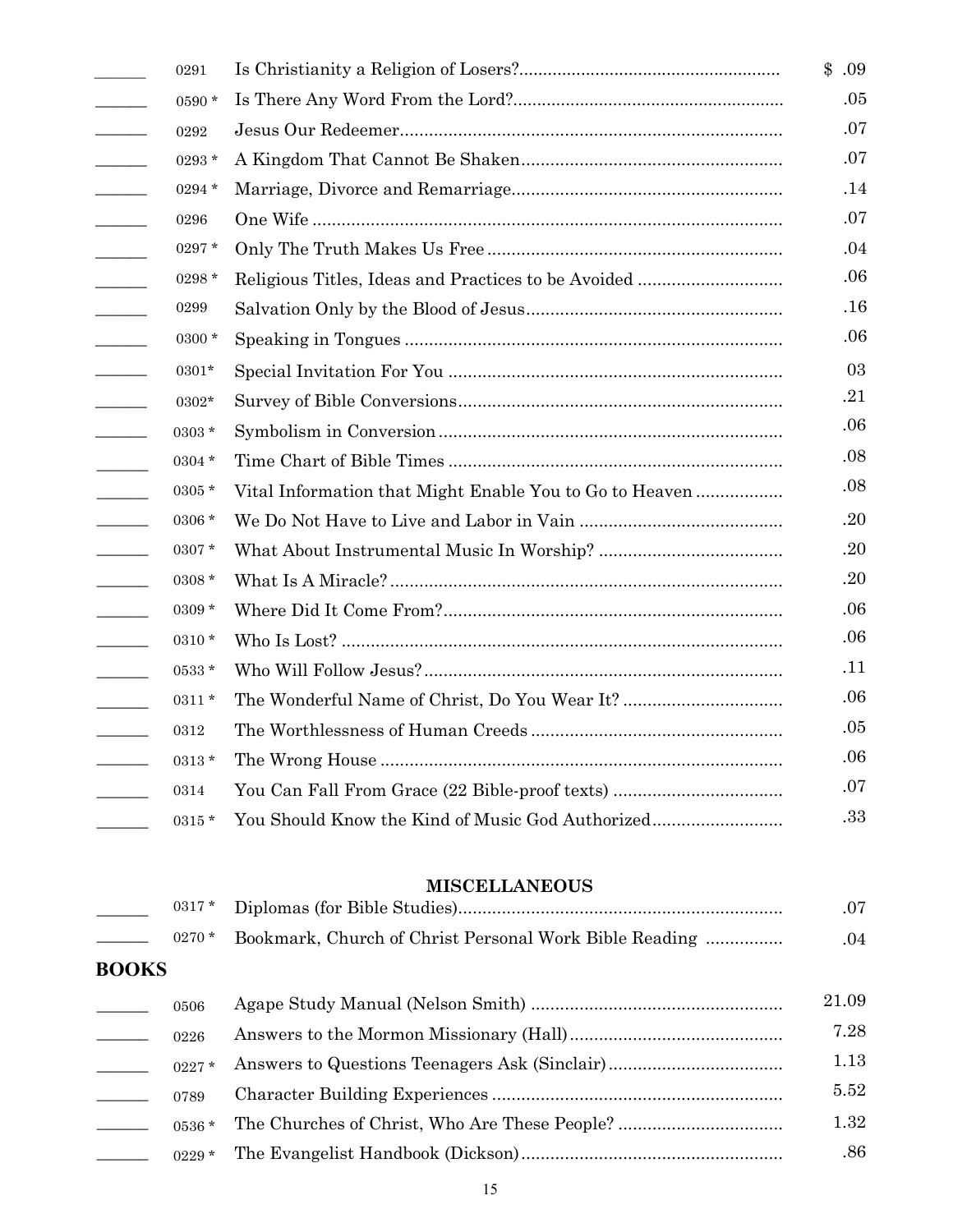| $\sim$ 100 $\mu$         | 0232     |                                                | \$3.31 |
|--------------------------|----------|------------------------------------------------|--------|
|                          | 0235     |                                                | 10.38  |
|                          | $0508 *$ |                                                | 1.99   |
|                          | $0236$ * |                                                | 1.20   |
| $\overline{\phantom{a}}$ | 0240     |                                                | 6.54   |
|                          | $0242$ * |                                                | 1.99   |
| $\overline{\phantom{a}}$ | $0641$ * |                                                | 4.23   |
|                          | $0615$ * |                                                | 5.03   |
|                          | $0252*$  |                                                | 1.50   |
|                          | 0638     | What Is This Thing Called Love? (Nelson Smith) | 9.26   |

# **\* ENGLISH BIBLE STORY CARTOON BOOKS**

Norman Lynch's Bible Story Cartoon Books present the great stories and truths of God's Word with a wit and wisdom that holds a unique fascination for 5 to 11 year old boys and girls. Through this colorful picture-story medium children are captivated in a way unmatched by other storytelling techniques. Teachers and parents will appreciate the biblical faithfulness of Mr. Lynch's portrayals which make Bible Story Cartoon Books welcome reading in classroom or home. Each book is 16 pages with bright color throughout. Scripture references are given on every page.

| 0321                               |                                                                                                 | 1.90  |
|------------------------------------|-------------------------------------------------------------------------------------------------|-------|
| $- 0322$                           |                                                                                                 | 1.90  |
| $- 0323$                           |                                                                                                 | 1.90  |
| $\frac{1}{2}$ 0324                 |                                                                                                 | 1.90  |
| $- 0325$                           |                                                                                                 | 1.90  |
| $\frac{1}{2}$ 0326                 |                                                                                                 | 1.90  |
| $- 0327$                           |                                                                                                 | 1.90  |
| $\frac{1}{2}$ 0328                 |                                                                                                 | 1.90  |
| $- 0329$                           |                                                                                                 | 1.90  |
| $\frac{1}{2}$ 0330                 |                                                                                                 | 1.90  |
| 0331<br>$\overline{\phantom{a}}$   |                                                                                                 | 1.90  |
| $\frac{0.332}{2}$                  |                                                                                                 | 1.90  |
| $\frac{1}{2}$ 0333                 |                                                                                                 | 1.90  |
| $\frac{1}{2}$ 0334                 |                                                                                                 | 1.90  |
| $\frac{1}{2}$ 0335                 |                                                                                                 | 1.90  |
| $\frac{1}{2}$ 0336                 |                                                                                                 | 1.90  |
| $\frac{1}{2}$ 0337                 |                                                                                                 | 1.90  |
| 0338<br>$\mathcal{L}^{\text{max}}$ | <b>BOOK 18</b> The First Disciples; Miracle at Cana; The Well at Samaria; Riot at Nazareth;     |       |
|                                    |                                                                                                 | 1.90  |
| 0339                               | <b>BOOK 19</b> The Great Healer; Sermon on The Mount; A Roman's Faith; The Road to Nain;        |       |
|                                    |                                                                                                 | 1.90  |
| 0340                               | <b>BOOK 20</b> Perilous Journey; Jairus' Daughter; The Feeding of the 5,000; Fear in The Night; |       |
|                                    |                                                                                                 | 1.90  |
| 0341                               | <b>BOOK 21</b> The Sinful Woman; The Blind Man; The Good Samaritan; Mary, Martha and Lazarus;   |       |
|                                    |                                                                                                 | 1.90  |
| $- 0342$                           | BOOK 22 Ten Sick Men; The Beggar at Jericho; The Triumphal Entry; More Stories Jesus Told       | 1.90  |
| $- 0343$                           |                                                                                                 | 1.90  |
| $- 0344$                           |                                                                                                 | 1.90  |
| $- 0345$                           |                                                                                                 | 45.60 |

\* Also available in Spanish